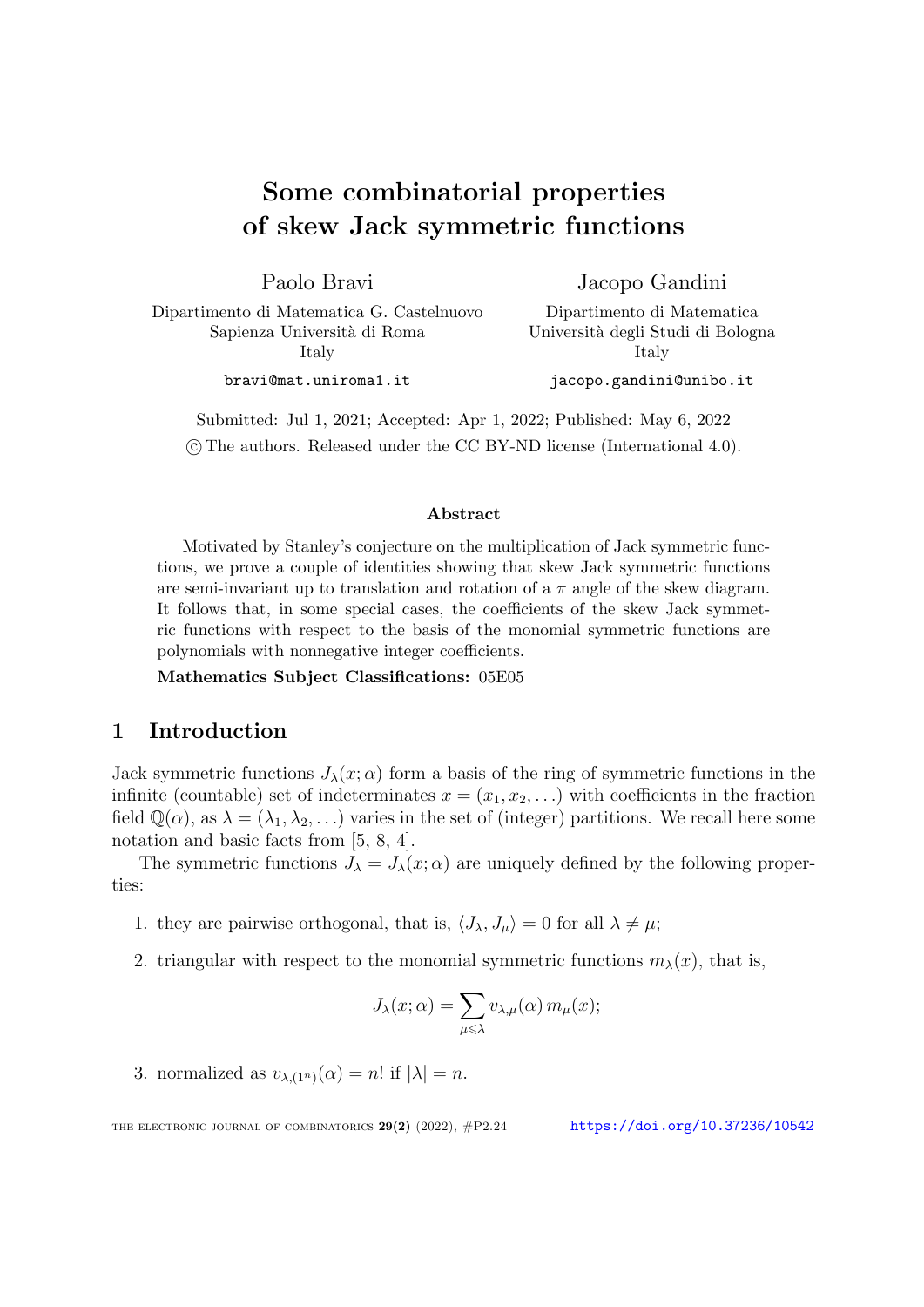The partial ordering among partitions is the usual dominance order. The scalar product is uniquely defined by the following properties: the power sum symmetric functions  $p_\lambda(x)$ are pairwise orthogonal and

$$
\langle p_{\lambda}(x), p_{\lambda}(x) \rangle = z_{\lambda} \alpha^{\ell(\lambda)},
$$

where  $z_{\lambda} = (1^{k_1} 2^{k_2} \cdots)(k_1! k_2! \cdots)$  if  $k_i = k_i(\lambda)$  denotes the number of parts of  $\lambda$  equal to *i*, and  $\ell(\lambda)$  is the length of  $\lambda$  (the number of nonzero parts of  $\lambda$ ). Notice that specializing  $\alpha =$ 1 one has the usual scalar product on symmetric functions, therefore the Jack symmetric functions specialize to scalar multiples of the Schur symmetric functions  $s_{\lambda}(x)$ .

As conjectured by I.G. Macdonald ([\[5](#page-19-0), VI (10.26?)], [\[8](#page-19-1), Conjecture 8.1]) and proved by F. Knop and S. Sahi [\[4\]](#page-19-2), the above functions  $v_{\lambda,\mu}(\alpha)$  are polynomials in  $\alpha$  with nonnegative integer coefficients. Furthermore, Knop and Sahi have found an explicit integral combinatorial formula for  $v_{\lambda,\mu}(\alpha)$  in terms of certain *admissible* fillings of weight  $\mu$  of the Young diagram of  $\lambda$ .

As for skew Schur symmetric functions, skew Jack symmetric functions  $J_{\lambda/\mu}(x;\alpha)$  are defined by the following identities, for all partitions  $\nu$ :

$$
\langle J_{\lambda/\mu}, J_{\nu} \rangle = \langle J_{\lambda}, J_{\mu} J_{\nu} \rangle.
$$

Therefore,

$$
J_{\lambda/\mu} = \sum_{\nu} \frac{\langle J_{\lambda}, J_{\mu} J_{\nu} \rangle}{\langle J_{\nu}, J_{\nu} \rangle} J_{\nu},
$$

the sum is clearly finite as the coefficient of  $J_{\nu}$  can be nonzero only if  $|\nu| = |\lambda| - |\mu|$ .

For a partition  $\lambda$ , set  $u_{\lambda} = \prod_{i \geq 1} k_i!$ , where  $k_i$  denotes the number of parts of  $\lambda$  which are equal to *i* as above.

Let

$$
J_{\lambda/\mu}(x;\alpha) = \sum_{\nu} v_{\lambda/\mu,\nu}(\alpha) m_{\nu}(x)
$$

and let  $\tilde{v}_{\lambda/\mu,\nu}(\alpha) = u_{\nu}^{-1} v_{\lambda/\mu,\nu}(\alpha)$ . As far as we know the following was never considered.

**Main Question.** *Are the*  $\tilde{v}_{\lambda/\mu,\nu}(\alpha)$  *polynomials with nonnegative integer coefficients?* 

By explicit computation with SageMath [\[7](#page-19-3)] we know the answer is affirmative for  $|\lambda| \leqslant 10$ .

A complete affirmative answer to the above question and especially an explicit integral combinatorial interpretation of the functions  $v_{\lambda/\mu,\nu}(\alpha)$  could be seen as a first step toward a possible proof of the following interesting and still open conjecture made by R. Stanley.

**Stanley's Conjecture** ([[8,](#page-19-1) Conjecture 8.3]). The functions  $\langle J_{\lambda}, J_{\mu}J_{\nu} \rangle$  are polynomials *with nonnegative integer coe*ffi*cients.*

It is already known that the functions  $g_{\mu,\nu}^{\lambda}(\alpha) := \langle J_{\lambda}, J_{\mu} J_{\nu} \rangle$  are polynomials in  $\alpha$  with integer coefficients, this follows from the fact that the  $v_{\lambda,\mu}(\alpha)$  are polynomials with integer coefficients. We will refer to the  $g_{\mu,\nu}^{\lambda}(\alpha)$  as the *Stanley g-polynomials*.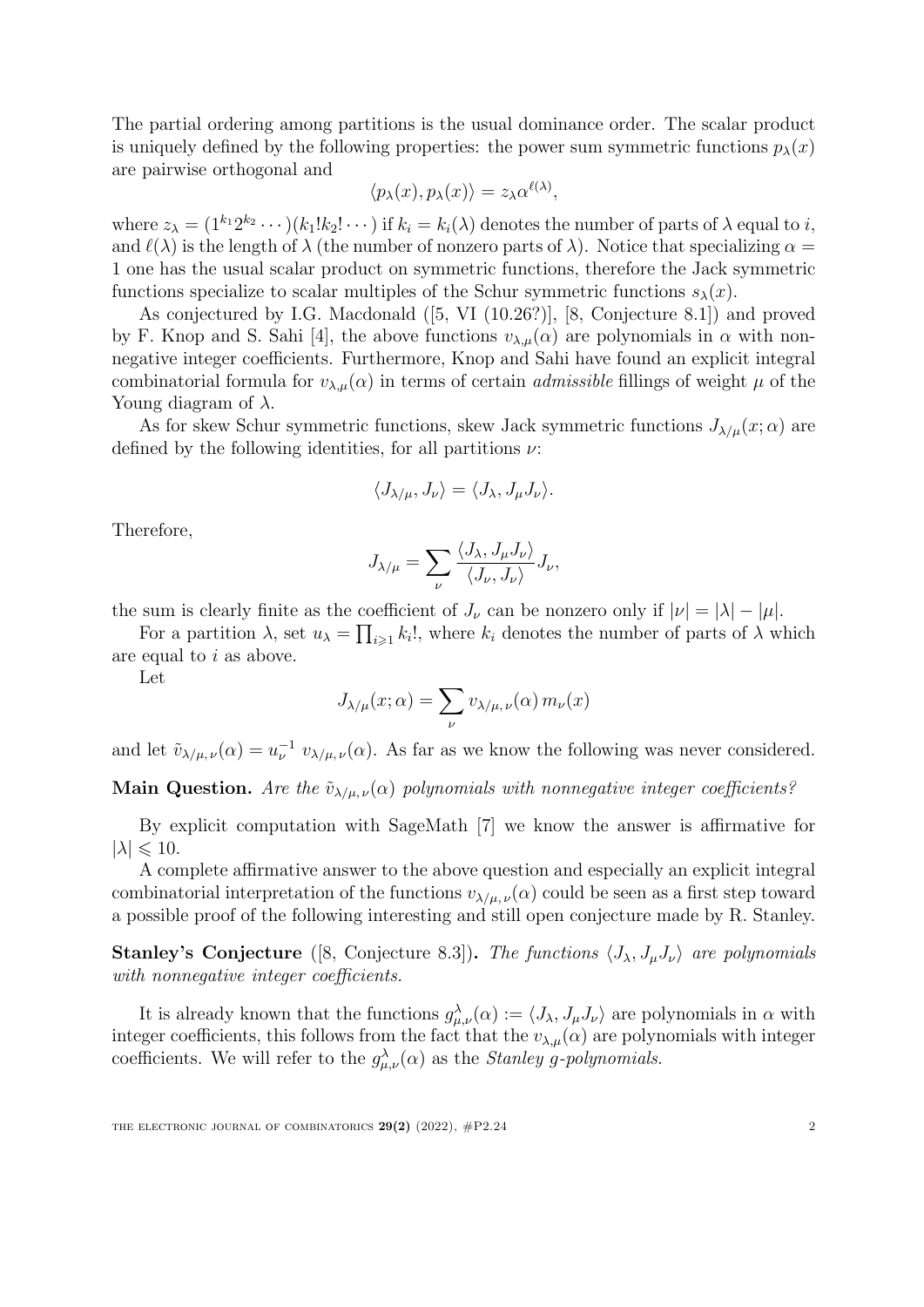Let us briefly comment on Stanley's conjecture. For any couple of partitions  $\mu$  and  $\nu$ we clearly have

$$
J_{\mu} J_{\nu} = \sum_{\lambda} \frac{\langle J_{\lambda}, J_{\mu} J_{\nu} \rangle}{\langle J_{\lambda}, J_{\lambda} \rangle} J_{\lambda}.
$$

The squared norm of  $J_{\lambda}$ , denoted by  $j_{\lambda}(\alpha)$ , is known to be a polynomial with nonnegative integer coefficients, see Theorem [2](#page-3-0) below. Therefore, from Stanley's conjecture we would have that the nonvanishing of the Littlewood-Richardson coefficient  $c^{\lambda}_{\mu,\nu}$  in

$$
s_\mu\,s_\nu=\sum_\lambda c_{\mu,\nu}^\lambda s_\lambda
$$

implies the nonvanishing of the coefficient  $g_{\mu,\nu}^{\lambda}/j_{\lambda}$  in

$$
J_{\mu} J_{\nu} = \sum_{\lambda} \frac{g_{\mu,\nu}^{\lambda}}{j_{\lambda}} J_{\lambda}
$$

for all  $\alpha > 0$ . This would provide a quite complete information on the multiplication of spherical functions of certain symmetric spaces. Indeed, for certain values of  $\alpha > 0$ , such as  $\alpha = 1/2$  or  $\alpha = 2$ , Jack symmetric functions specialize to certain (restricted) spherical functions, such as the so-called zonal polynomials. For further details in this direction see [\[3](#page-19-4), [1](#page-19-5)].

Our main results, which are contained in Section [2](#page-2-0), are the formulas of Theorem [10](#page-7-0) and Theorem [15](#page-9-0) which allow to affirmatively answer in some special cases to the main question above, see Corollary [11](#page-7-1) and Corollary [16](#page-9-1). Proposition [23](#page-14-0) also provides affirmative answer to the main question in another special case.

Notice that Theorem [10](#page-7-0) and Theorem [15](#page-9-0) are derived from a combinatorial formula due to Stanley [\[8](#page-19-1), Theorem 6.3] (see Theorem [4\)](#page-4-0) which readily generalizes to the two parameter Macdonald symmetric functions (see [[5,](#page-19-0) VI (7.13) and (8.3)]). It is easy to see, as explained in Remark [13](#page-8-0) and Remark [21](#page-14-1), that our formulas generalize to the Macdonald symmetric functions, too.

In Section [3](#page-15-0) we provide some remarks directly on the Stanley *g*-polynomials which under some special hypotheses are conjectured to be product of linear factors.

In Section [4](#page-18-0) we formulate a combinatorial conjecture on the lowest coefficient of the skew Jack symmetric functions which could be the first step toward a generalization of Knop and Sahi's combinatorial formula to the skew case.

# <span id="page-2-0"></span>2 Remarks and partial answers to the main question

# 2.1 The squared norm

Let us fix some more notation. If  $\lambda$  is a partition, by  $s \in \lambda$  we mean that *s* is a box in the diagram of  $\lambda$ . For all  $s \in \lambda$  we set

$$
c_{\lambda,s} = c_{\lambda,s}(\alpha) = a_{\lambda,s} \alpha + \ell_{\lambda,s} + 1, \quad c'_{\lambda,s} = c'_{\lambda,s}(\alpha) = (a_{\lambda,s} + 1)\alpha + \ell_{\lambda,s},
$$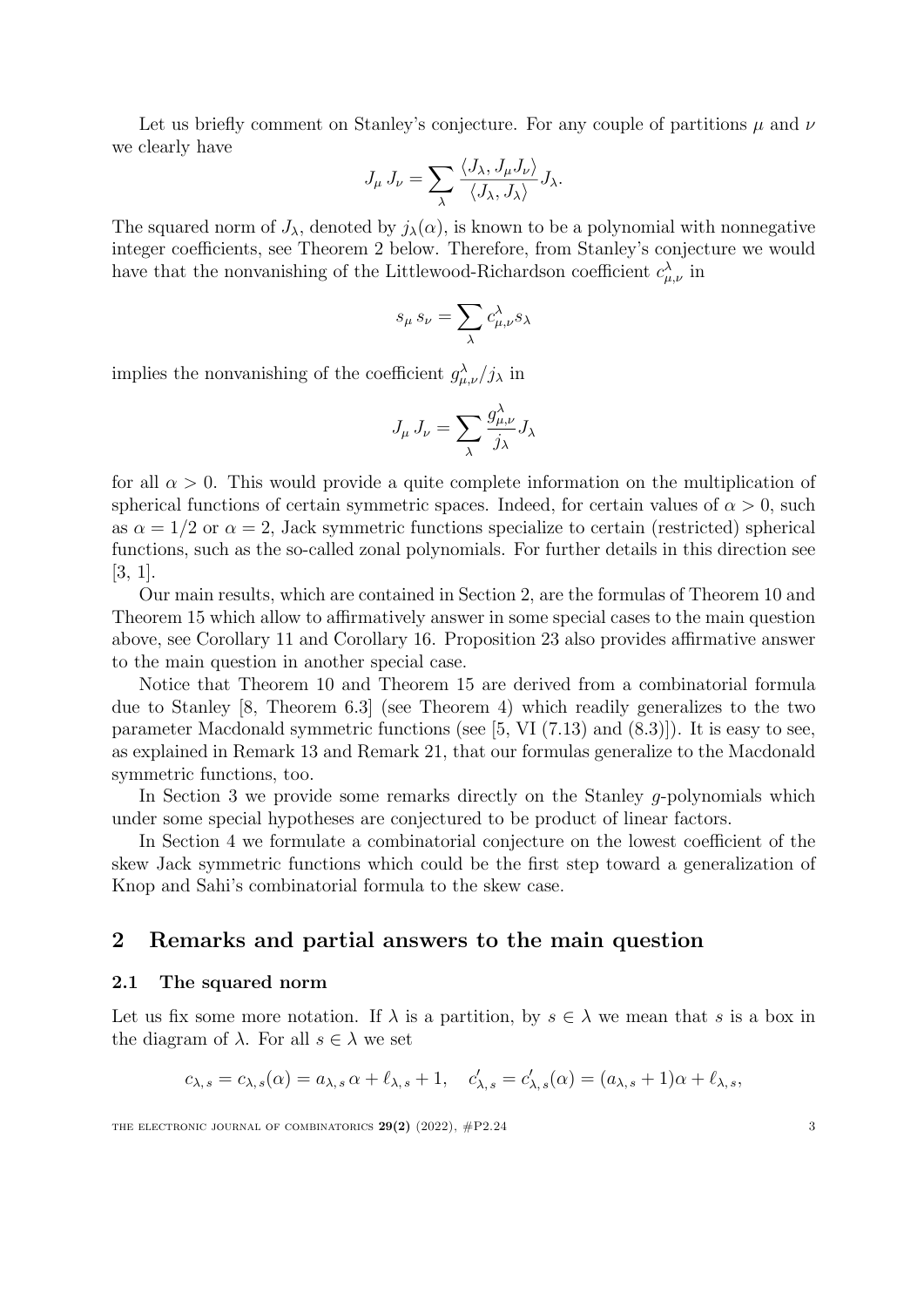where  $a_{\lambda,s}$  is the arm of *s* in  $\lambda$  (the number of boxes on the same row of *s*, on the right of *s*) and  $\ell_{\lambda,s}$  is the leg of *s* in  $\lambda$  (the number of boxes on the same column of *s*, below *s*). We will use also the following notation

$$
c_{\lambda} = c_{\lambda}(\alpha) = \prod_{s \in \lambda} c_{\lambda, s}(\alpha), \quad c'_{\lambda} = c'_{\lambda}(\alpha) = \prod_{s \in \lambda} c'_{\lambda, s}(\alpha).
$$

**Example 1.** For  $\lambda = (5, 4, 2)$ 



we have  $c_{\lambda,(1,1)} = 4\alpha + 3$ ,  $c'_{\lambda,(1,1)} = 5\alpha + 2$ , and totally

$$
c_{\lambda} = (4\alpha + 3)(3\alpha + 3)(3\alpha + 2)(2\alpha + 2)^{2}(\alpha + 2)(\alpha + 1)^{2},
$$
  
\n
$$
c'_{\lambda} = (5\alpha + 2)(4\alpha + 2)(4\alpha + 1)(3\alpha + 1)^{2}(2\alpha + 1)(2\alpha)^{2}\alpha^{3}.
$$

Notice that for all partitions  $\lambda$  we have  $c'_{\lambda}(\alpha) = \alpha^{|\lambda|} c_{\lambda'}(\alpha^{-1})$ , where  $\lambda'$  is the conjugate of  $\lambda$ , that is, the partition obtained by interchanging rows and columns of  $\lambda$ .

Let us denote by  $j_{\lambda} = j_{\lambda}(\alpha)$  the squared norm of  $J_{\lambda}(x;\alpha)$  and notice that  $j_{\lambda}(\alpha) =$  $v_{\lambda/\lambda,\varnothing}(\alpha)$ .

<span id="page-3-0"></span>**Theorem 2** ([\[8,](#page-19-1) Theorem 5.8]). *For all partitions*  $\lambda$ ,

$$
j_{\lambda}=c_{\lambda}c'_{\lambda}.
$$

## 2.2 Stanley's combinatorial formula

A (rational) combinatorial formula for the function  $v_{\lambda/\mu,\nu}(\alpha)$  has already been found by Stanley.

Recall that a skew partition  $\lambda/\mu$  is called a *horizontal strip* if the corresponding skew diagram contains at most one box in every column.

A tableau *T* of shape  $\lambda/\mu$  is called *semi-standard* if it is nondecreasing along rows and strictly increasing along columns. This is equivalent to require that by deleting the boxes labelled with  $j > i$  one gets the diagram of a skew partition  $\lambda^{(i)}/\mu$  such that, for all  $i > 1$ , the skew partition  $\lambda^{(i)}/\lambda^{(i-1)}$  is a horizontal strip.

For all semi-standard tableaux *T* of shape  $\lambda/\mu$  set

$$
w_T = w_T(\alpha) = \frac{j_\mu \prod_i \prod_{s \in \lambda^{(i)}} B_{\lambda^{(i)}/\lambda^{(i-1)},s}}{\prod_i \prod_{s \in \lambda^{(i-1)}} C_{\lambda^{(i)}/\lambda^{(i-1)},s}}
$$

where

$$
B_{\lambda^{(i)}/\lambda^{(i-1)},s}=\left\{\begin{array}{ll} c_{\lambda^{(i)},s} & \text{if } \lambda^{(i)}/\lambda^{(i-1)} \text{ has a box in the same column as } s\\ c'_{\lambda^{(i)},s} & \text{otherwise} \end{array}\right.
$$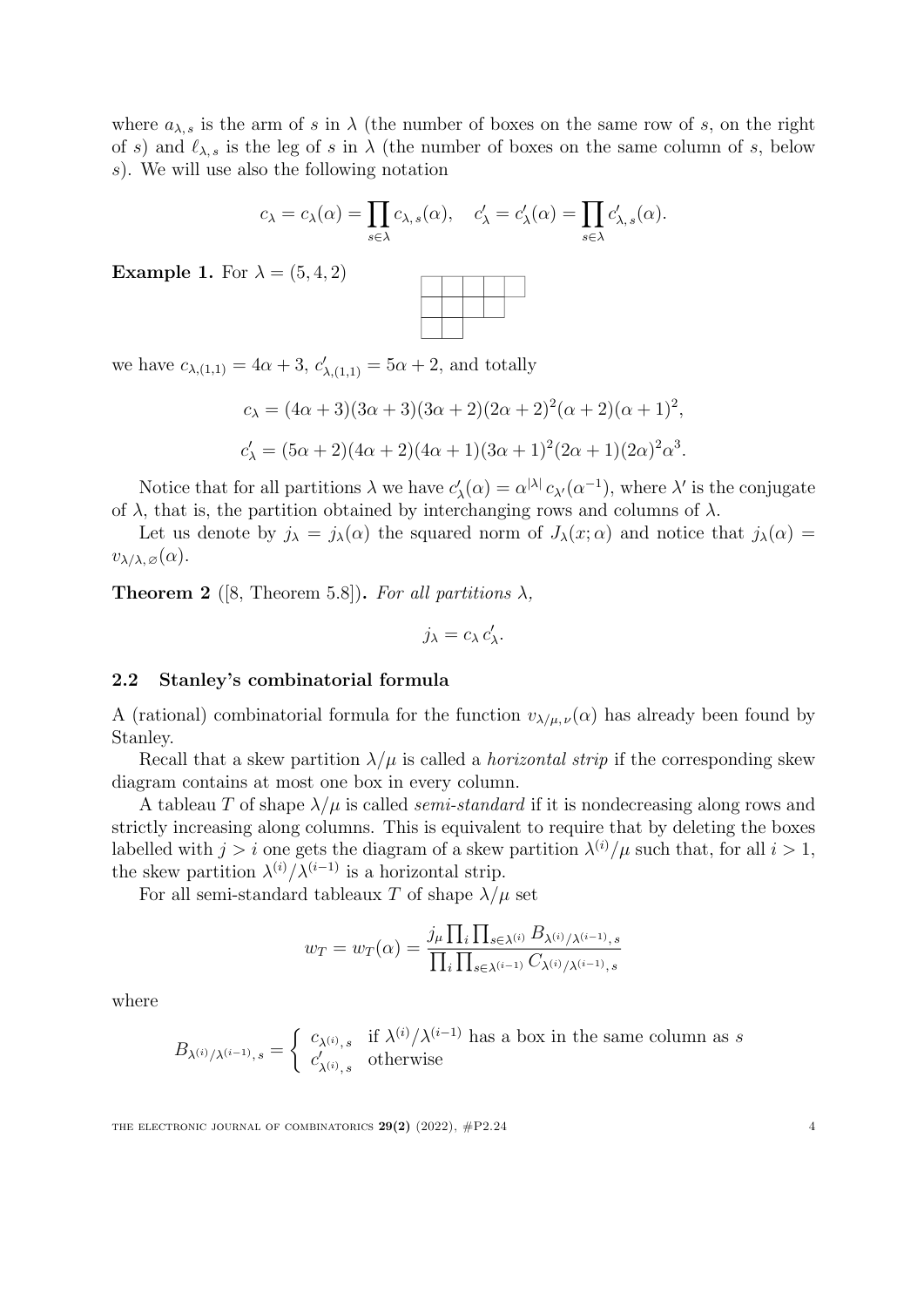$C_{\lambda^{(i)}/\lambda^{(i-1)},s} =$  $\int c_{\lambda^{(i-1)},s}$  if  $\lambda^{(i)}/\lambda^{(i-1)}$  has a box in the same column as *s*  $c'_{\lambda^{(i-1)},s}$  otherwise

Notice that the above product is finite since

$$
\frac{\prod_{s\in\lambda^{(i)}}B_{\lambda^{(i)}/\lambda^{(i-1)},s}}{\prod_{s\in\lambda^{(i-1)}}C_{\lambda^{(i)}/\lambda^{(i-1)},s}}
$$

is definitely equal to 1 for  $i \gg 0$ .

When  $\lambda/\mu$  is a horizontal strip, we will also use the compact notations

$$
B_{\lambda/\mu}=\prod_{s\in\lambda}B_{\lambda/\mu,\,s},\qquad C_{\lambda/\mu}=\prod_{s\in\mu}C_{\lambda/\mu,\,s}.
$$

In particular, if  $\lambda/\mu$  is a horizontal strip and T is the skew tableau of shape  $\lambda/\mu$  obtained by filling all the boxes with the same label, then

$$
w_T = \frac{j_{\mu} B_{\lambda/\mu}}{C_{\lambda/\mu}}.
$$

**Example 3.** Let  $\lambda = (4, 3, 1), \mu = (2)$  and *T* as follows.

$$
\begin{array}{c|c|c|c|c} \hline \blacksquare & 1 & 2 \\ \hline 1 & 2 & 2 \\ \hline 3 & & & \end{array}
$$

We have  $C_{\lambda^{(1)}/\mu,(1,1)} = \alpha + 1$ ,  $B_{\lambda^{(1)}/\mu,(1,1)} = 2\alpha + 2$ ,  $C_{\lambda^{(2)}/\lambda^{(1)},(1,1)} = 3\alpha + 1$ ,  $B_{\lambda^{(2)}/\lambda^{(1)},(1,1)} =$  $4\alpha + 1$  and so on, obtaining

$$
j_{\mu} = (\alpha + 1)(2\alpha)\alpha, \quad C_{\lambda^{(1)}/\mu} = (\alpha + 1)\alpha,
$$
  
\n
$$
B_{\lambda^{(1)}/\mu} = (2\alpha + 2)(2\alpha), \quad C_{\lambda^{(2)}/\lambda^{(1)}} = (3\alpha + 1)(\alpha + 1)\alpha,
$$
  
\n
$$
B_{\lambda^{(2)}/\lambda^{(1)}} = (4\alpha + 1)(3\alpha)(2\alpha + 2)(\alpha + 2)(\alpha + 1),
$$
  
\n
$$
C_{\lambda^{(3)}/\lambda^{(2)}} = (3\alpha + 2)(3\alpha + 1)(2\alpha + 1)^{2}(2\alpha)\alpha^{2},
$$
  
\n
$$
B_{\lambda^{(3)}/\lambda^{(2)}} = (3\alpha + 3)(3\alpha + 1)(2\alpha + 2)(2\alpha + 1)(2\alpha)\alpha^{2}.
$$

Thus, after some cancellations,

$$
w_T = \frac{(4\alpha + 1)(3\alpha + 3)(3\alpha)(2\alpha + 2)^3(2\alpha)^2(\alpha + 2)}{(3\alpha + 2)(3\alpha + 1)(2\alpha + 1)\alpha}
$$
  
= 
$$
\frac{1152\alpha^8 + 7200\alpha^7 + 17856\alpha^6 + 22464\alpha^5 + 14976\alpha^4 + 4896\alpha^3 + 576\alpha^2}{18\alpha^3 + 27\alpha^2 + 13\alpha + 2}
$$

Denoting as usual by  $x^T$  the product of the  $x_i^{k_i}$ 's where  $k_i$  is the number of labels of *T* equal to *i*, one has

<span id="page-4-0"></span>**Theorem 4** ([\[8,](#page-19-1) Theorem 6.3]). *For all skew partitions*  $\lambda/\mu$ ,

$$
J_{\lambda/\mu}(x;\alpha) = \sum_{\substack{T \text{ semi-standard} \\ \text{ of shape } \lambda/\mu}} w_T(\alpha) x^T.
$$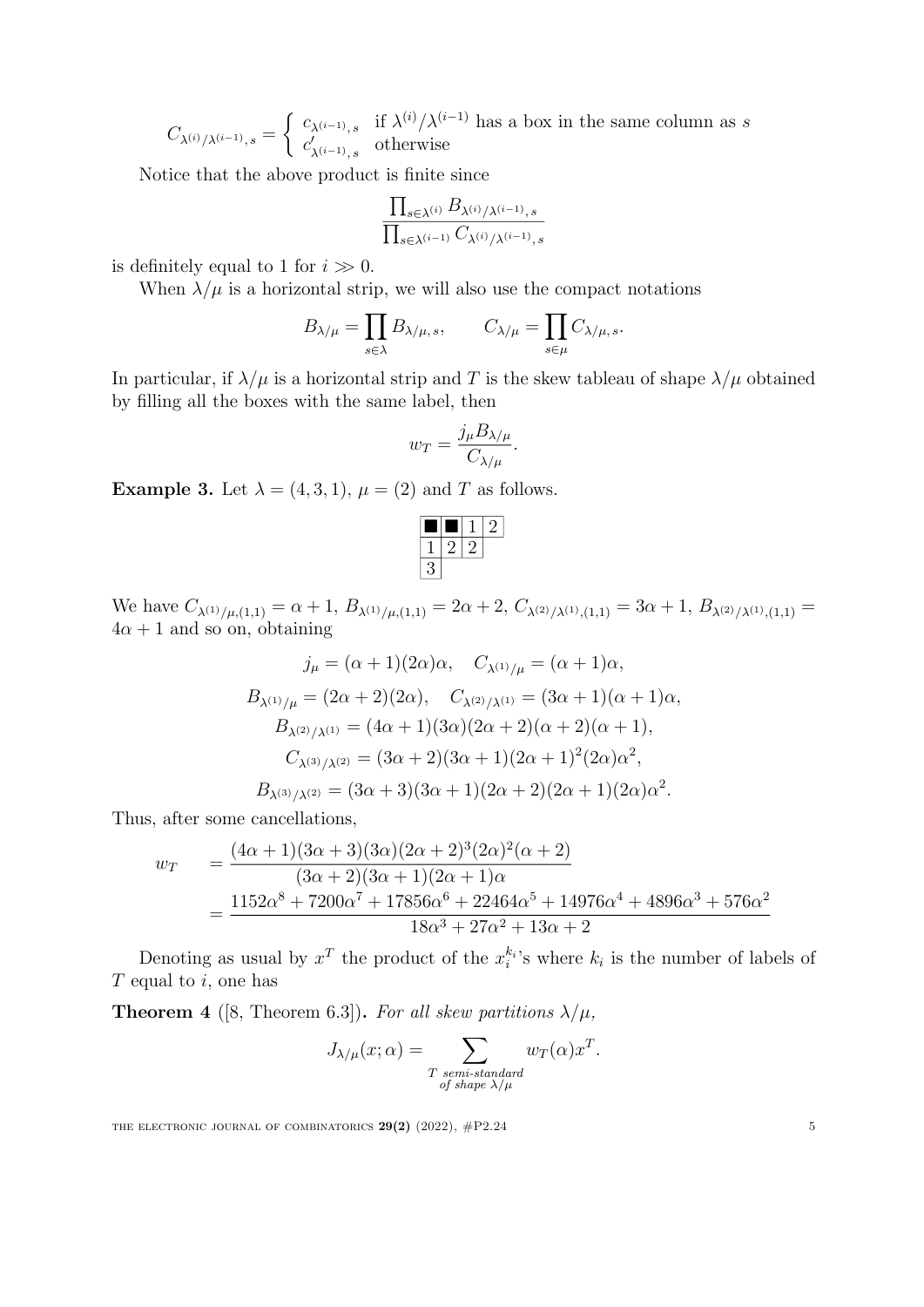# 2.3 The leading coefficient

Let us first recall the formula for the leading coefficient in

$$
J_{\lambda}(x;\alpha) = \sum_{\mu} v_{\lambda,\mu}(\alpha) m_{\mu}(x).
$$

**Theorem 5** ([\[8,](#page-19-1) Theorem 5.6]). *For all partitions*  $\lambda$ *,* 

$$
v_{\lambda,\lambda}=c_\lambda.
$$

The following is a generalization of the above formula, consequence of Theorem [4](#page-4-0) and actually a reformulation of Proposition 8.6 in [\[8](#page-19-1)].

Consider the semi-standard skew tableau  $T_0$  of shape  $\lambda/\mu$  obtained by labelling the boxes along every column with consecutive integers, that is, the boxes in column *j* are labelled with the integers  $1, \ldots, c_j$ . Set also  $c_j = 0$  if no label appears on column *j*. Similarly, let  $r_i$  be the rightmost label in row *i*, and set  $r_i = 0$  if no label appears on the row *i*.

Let  $\nu_0$  be the weight of the above defined tableau  $T_0$ , then  $\nu \leq \nu_0$  for all partitions  $\nu$ with  $v_{\lambda/\mu,\nu} \neq 0$ , that is  $v_{\lambda/\mu,\nu_0}$  is the leading coefficient in

$$
J_{\lambda/\mu}(x;\alpha) = \sum_{\nu} v_{\lambda/\mu,\nu}(\alpha) m_{\nu}(x).
$$

<span id="page-5-0"></span>**Proposition 6** ([[8,](#page-19-1) Proposition 8.6]). *The leading coefficient*  $v_{\lambda/\mu, \nu_0}$  *of*  $J_{\lambda/\mu}$  *is equal to* 

$$
\prod_{\substack{(i,j)\in\lambda\\r_i\leqslant c_j}}c_{\lambda,(i,j)}\prod_{\substack{(i,j)\in\lambda\\(i,j)\in\mu\\r_i>c_j}}c'_{\lambda,(i,j)}\prod_{\substack{(i,j)\in\mu\\r_{i+c_j}>c_j}}c_{\mu,(i,j)}\prod_{\substack{(i,j)\in\mu\\(i,j)\in\mu\\r_{i+c_j}\leqslant c_j}}c'_{\mu,(i,j)}.
$$

*Remark* 7. It follows that  $\tilde{v}_{\lambda/\mu, \nu_0}$  is a polynomial with nonnegative integer coefficients. If indeed  $(i, j)$  is the rightmost box of  $T_0$  labelled by *n*, then by construction  $(i, j)$  is the last box in its row and  $r_i = n \leq c_j$ . Therefore, in the first factor of the formula of Proposition [6,](#page-5-0) the entry  $(i, j)$  gives a contribution of  $c_{\lambda, (i,j)} = \ell_{\lambda, (i,j)} + 1$ . On the other hand, if  $(\nu_0)_n = (\nu_0)_{n+1}$ , then every box in  $T_0$  labeled by *n* lies above a box labeled by  $n+1$ , and if the box above is the last one in its row then the box below is the last one in its row as well.

Suppose now that *k* is the number of parts of  $\nu_0$  which are equal to *m* and let  $(\nu_0)_n$  be the first part of  $\nu_0$  equal to *m*. Suppose that  $(i, j)$  is the rightmost box of  $T_0$  labelled by *n*, then by the previous discussion the boxes  $(i, j)$ ,  $(i+1, j)$ ...,  $(i+k-1, j)$  are respectively labeled by  $n, n+1, \ldots, n+k-1$ , and in the formula of Proposition [6](#page-5-0) they give a total contibution of

$$
(\ell_{\lambda,(i,j)}+1)\,\cdot\,\ell_{\lambda,(i,j)}\,\cdot\,\ldots\,\cdot\,(\ell_{\lambda,(i,j)}-k+2),
$$

which is divisible by k!, since  $\ell_{\lambda,(i,j)} + 1 \geq k$ . Therefore, k! divides  $v_{\lambda/\mu,\nu_0}$ .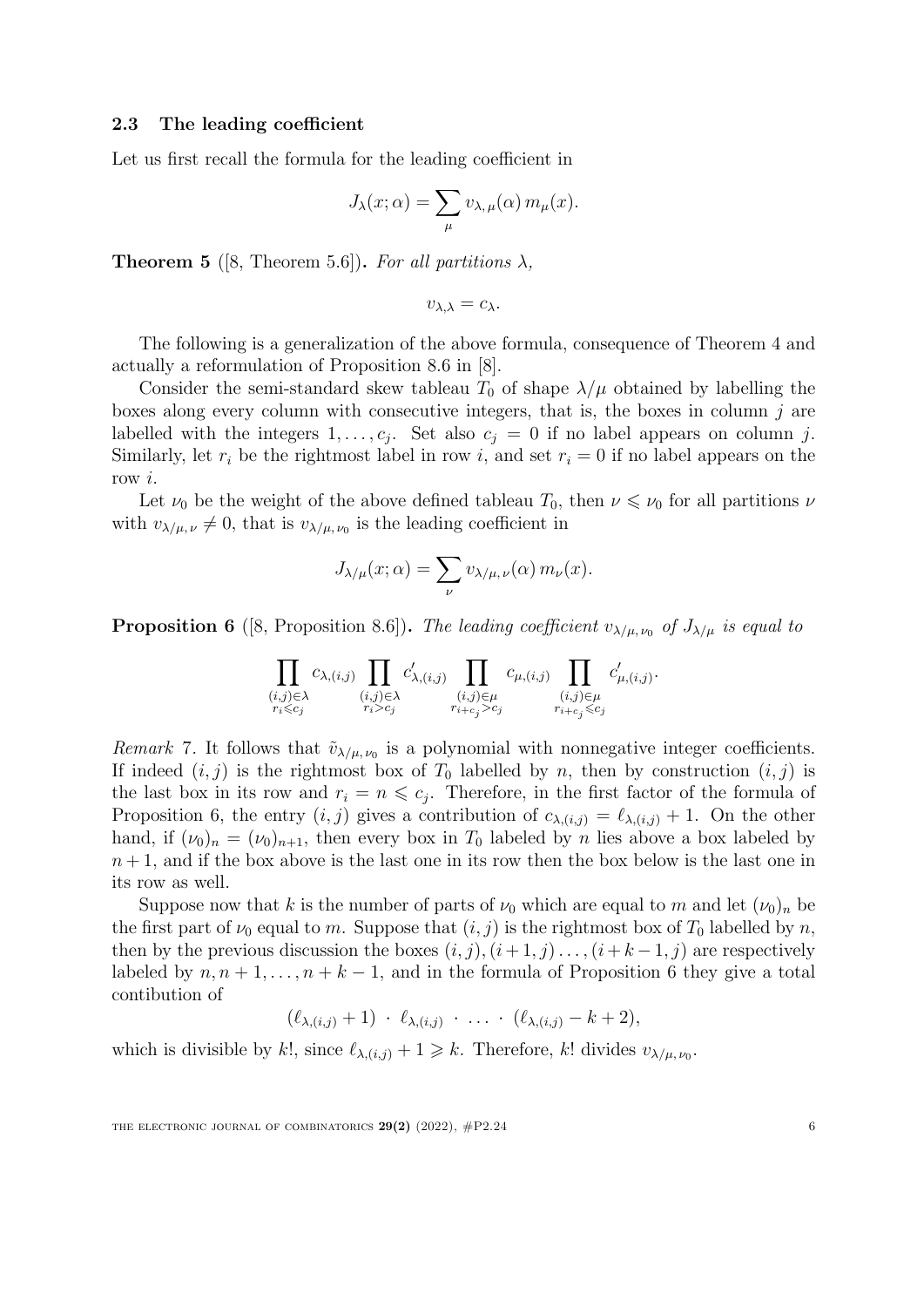<span id="page-6-0"></span>

Example 8. Let  $\lambda = (3, 2, 2, 2, 2, 2)$  and  $\mu = (2, 1)$ , then  $\nu_0 = (3, 2, 2, 2, 1)$  with  $T_0$  as follows.

|                          | ソ |  |
|--------------------------|---|--|
| $\overline{\mathcal{L}}$ | К |  |
| 3                        |   |  |
|                          |   |  |

Let  $m = 2$ . In the notation of the previous remark we have  $k = 3$ ,  $n = 2$  and  $(i, j) = (3, 2)$ .

# 2.4 Translation of the skew diagram

Another consequence of Theorem [4](#page-4-0) is the following.

Given the diagram of a partition  $\lambda$ , we will say that a box is *extremal* if it appears in position  $(i, j) = (\lambda'_j, \lambda_i)$ . Given the diagram of a skew-partition  $\lambda/\mu$ , we will say that a box is *black* if it belongs to *µ*; with the same terminology, we will also speak of *black rows* when  $\lambda_i = \mu_i$  and *black columns* when  $\lambda'_j = \mu'_j$ .

Let  $\lambda/\mu$  and  $\lambda/\tilde{\mu}$  be skew partitions, we say that the corresponding diagrams *coincide up to translation* if the diagram of  $\lambda/\tilde{\mu}$  can be obtained from the diagram of  $\lambda/\mu$  by adding and/or removing black rows to/from the top of the diagram, and/or black columns to/from the leftmost part of the diagram, and/or by recursively adding and/or removing black extremal boxes.

Fix a skew partition  $\lambda/\mu$ . Notice that there exists a unique minimal skew partition  $\lambda/\tilde{\mu}$  whose diagram coincides with that of  $\lambda/\mu$  up to translation (see Figure [1](#page-6-0) for an example).

For all  $s \in \mu$  set

$$
c_{\mu,\lambda,s} = c_{\mu,\lambda,s}(\alpha) = a_{\mu,s}\alpha + \ell_{\lambda,s} + 1, \quad c'_{\lambda,\mu,s} = c'_{\lambda,\mu,s}(\alpha) = (a_{\lambda,s} + 1)\alpha + \ell_{\mu,s},
$$

and set also

$$
c_{\mu,\lambda} = c_{\mu,\lambda}(\alpha) = \prod_{s \in \mu} c_{\mu,\lambda,s}, \quad c'_{\lambda,\mu} = c'_{\lambda,\mu}(\alpha) = \prod_{s \in \mu} c'_{\lambda,\mu,s}.
$$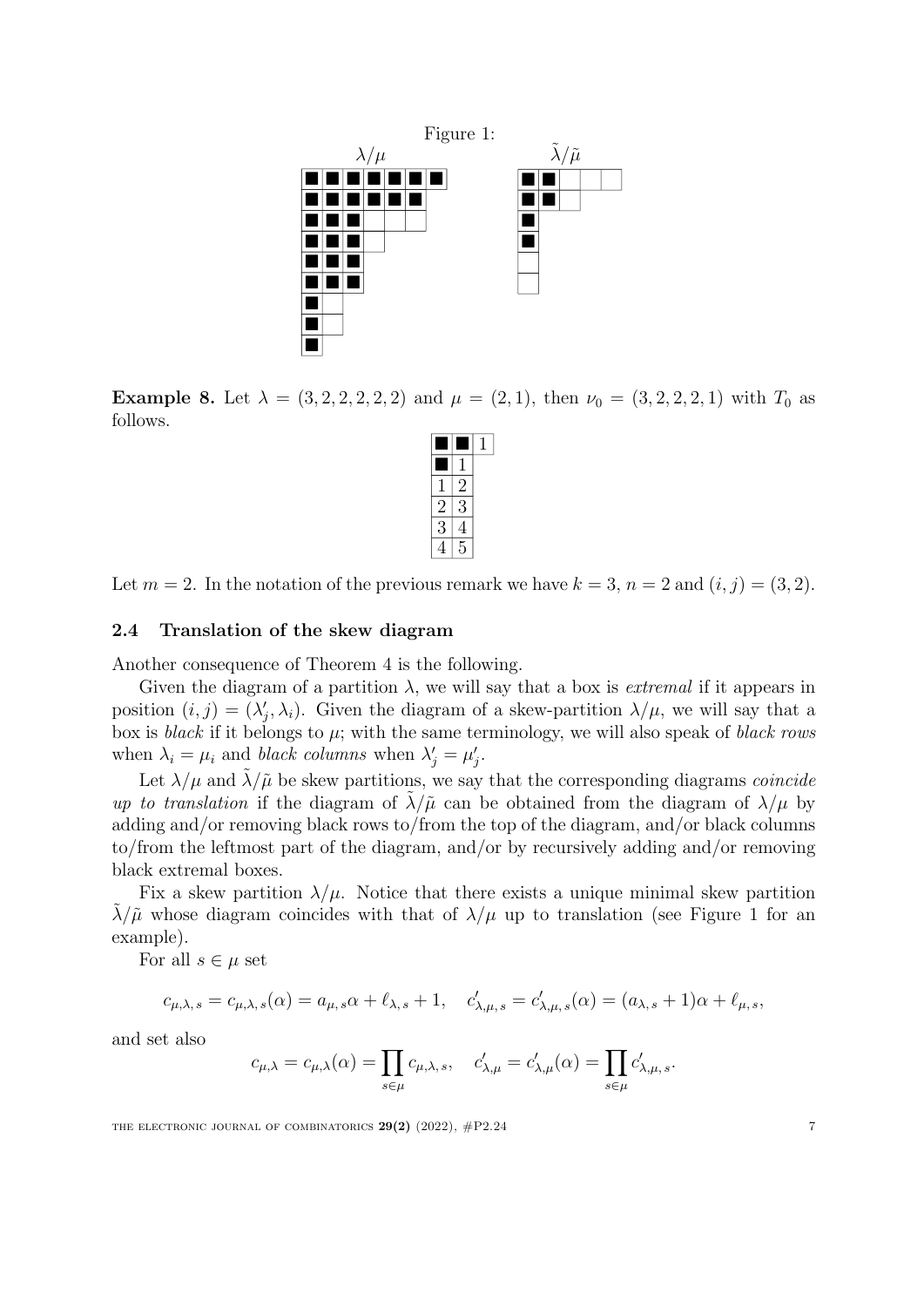**Example 9.** For the skew partition  $\lambda/\tilde{\mu}$  given in Figure [1](#page-6-0) we have

$$
c_{\tilde{\mu}, \tilde{\lambda}} = (\alpha + 6)(\alpha + 5) 4!, \quad c'_{\tilde{\lambda}, \tilde{\mu}} = (5\alpha + 3)(4\alpha + 1)(3\alpha + 2)(2\alpha)(\alpha + 1)\alpha.
$$

Notice that for all skew partitions  $\lambda/\mu$  we have  $c'_{\lambda,\mu}(\alpha) = \alpha^{|\mu|} c_{\mu',\lambda'}(\alpha^{-1}).$ 

<span id="page-7-0"></span>**Theorem 10.** If the diagrams of  $\lambda/\mu$  and  $\lambda/\tilde{\mu}$  coincide up to translation, then

$$
c_{\mu,\lambda} c'_{\lambda,\mu} J_{\tilde{\lambda}/\tilde{\mu}} = c_{\tilde{\mu},\tilde{\lambda}} c'_{\tilde{\lambda},\tilde{\mu}} J_{\lambda/\mu}
$$

As a consequence of the previous formula, by [\[4](#page-19-2)] we get

<span id="page-7-1"></span>Corollary 11. Let  $\lambda/\mu$  be a skew partition, and suppose that the diagram  $\lambda/\mu$  coincides *up to translation with that of a partition*  $\tilde{\lambda} = \tilde{\lambda}/\emptyset$ *. Then* 

$$
J_{\lambda/\mu} = c_{\mu,\lambda} c'_{\lambda,\mu} J_{\tilde{\lambda}}
$$

*In particular,*  $\tilde{v}_{\lambda/\mu,\nu}(\alpha)$  *is a polynomial with nonnegative integer coefficients, for all partitions* ν*. Furthermore, we have*

$$
g_{\mu,\tilde{\lambda}}^{\lambda} = c_{\mu,\lambda} c'_{\lambda,\mu} c_{\tilde{\lambda}} c'_{\tilde{\lambda}}.
$$

Thanks to Theorem [4](#page-4-0), the previous theorem follows from

**Proposition 12.** *Suppose that the diagrams of*  $\lambda/\mu$  *and*  $\lambda/\tilde{\mu}$  *coincide up to translation. Let T* and  $\hat{T}$  *be semi-standard tableaux respectively of shape*  $\lambda/\mu$  *and*  $\lambda/\tilde{\mu}$  *arising from a same filling. Then*

$$
c_{\mu,\lambda} c'_{\lambda,\mu} w_{\tilde{T}} = c_{\tilde{\mu},\tilde{\lambda}} c'_{\tilde{\lambda},\tilde{\mu}} w_T
$$

*Proof.* We can assume that  $\lambda/\tilde{\mu}$  is the minimal skew partition having the same diagram of  $\lambda/\mu$  up to translation.

Let  $s \in \lambda$ . We analyse the contribution of *s* in  $w_T$  by distinguishing three different cases.

1. Suppose that both the row and the column of *s* meet  $\lambda/\mu$ . Then *s* corresponds to a box  $\tilde{s} \in \tilde{\lambda}$ . If  $s \in \mu$ , then we have  $c_{\mu,\lambda,s} = c_{\tilde{\mu},\tilde{\lambda},\tilde{s}}$ ,  $c'_{\lambda,\mu,s} = c'_{\tilde{\lambda},\tilde{\mu},\tilde{s}}$ ,  $c_{\mu,s} = c_{\tilde{\mu},\tilde{s}}$ ,  $c'_{\mu,s} = c'_{\tilde{\mu},\tilde{s}}$ , and if moreover  $s \in \lambda^{(i)}$  (resp.  $s \in \lambda^{(i-1)}$ ) then we also have

$$
B_{\lambda^{(i)}/\lambda^{(i-1)},s} = B_{\tilde{\lambda}^{(i)}/\tilde{\lambda}^{(i-1)},\tilde{s}}
$$
  

$$
C_{\lambda^{(i)}/\lambda^{(i-1)},s} = C_{\tilde{\lambda}^{(i)}/\tilde{\lambda}^{(i-1)},\tilde{s}}.
$$

2. Suppose that  $s \in \mu$  and that the corresponding column in  $\lambda$  does not meet  $\lambda/\mu$ , namely  $\ell_{\lambda,s} = \ell_{\mu,s}$ . Then  $c_{\mu,\lambda,s} = c_{\mu,s}$  and  $c'_{\lambda,\mu,s} = c'_{\lambda,s}$ , and

$$
B_{\lambda^{(i)}/\lambda^{(i-1)},s} = c'_{\lambda^{(i)},s}
$$
  

$$
C_{\lambda^{(i)}/\lambda^{(i-1)},s} = c'_{\lambda^{(i-1)},s}
$$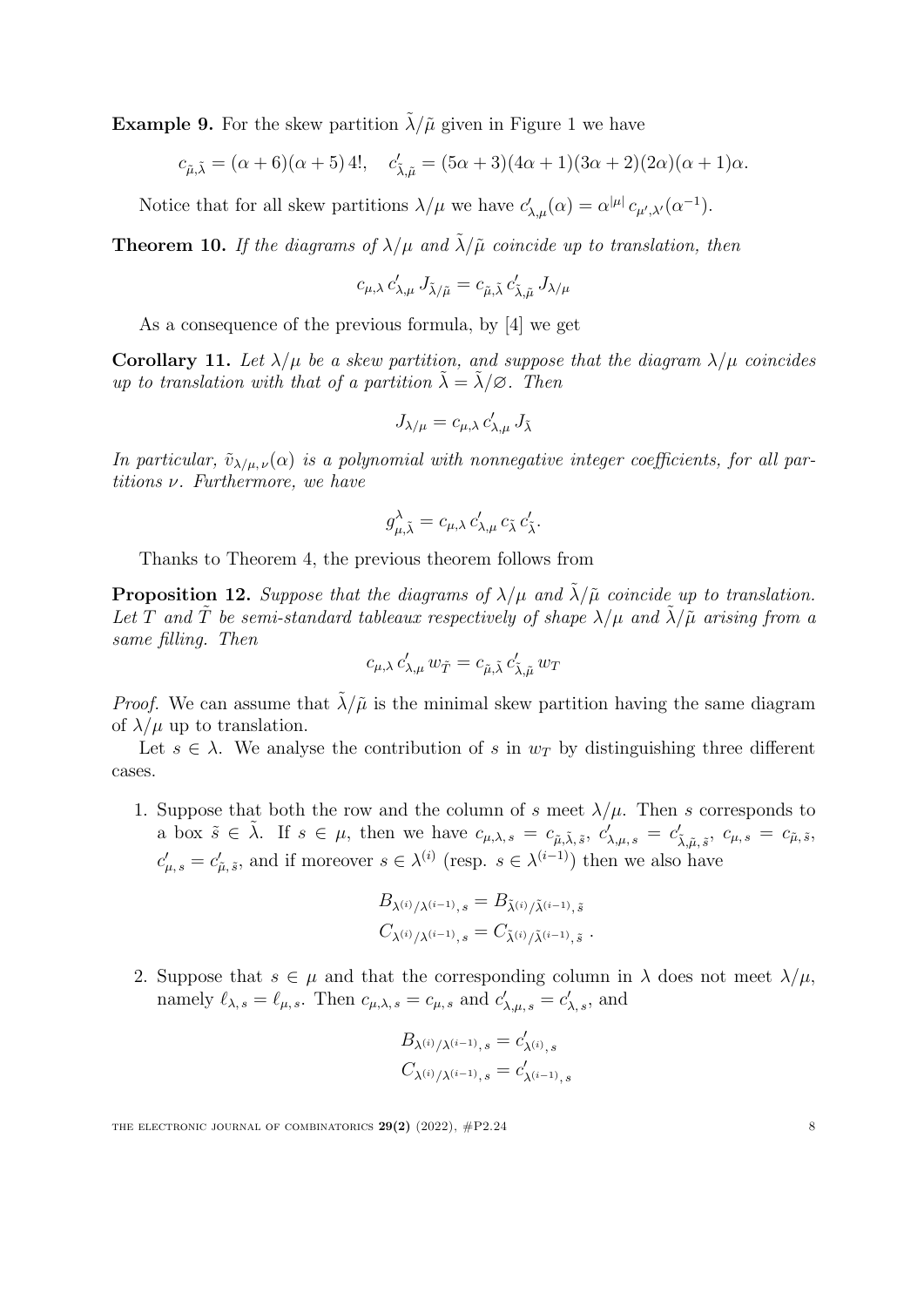for all *i*. Thus

$$
c_{\mu,s} c'_{\mu,s} \prod_i \frac{B_{\lambda^{(i)}/\lambda^{(i-1)},s}}{C_{\lambda^{(i)}/\lambda^{(i-1)},s}} = c_{\mu,s} c'_{\mu,s} \frac{c'_{\lambda,s}}{c'_{\mu,s}} = c_{\mu,\lambda,s} c'_{\lambda,\mu,s}.
$$

If *s* corresponds to a box in  $\tilde{\lambda}$ , then the same is true for  $\tilde{s}$ .

$$
c_{\tilde{\mu},\tilde{s}}\,c'_{\tilde{\mu},\tilde{s}}\prod_i\frac{B_{\tilde{\lambda}^{(i)}/\tilde{\lambda}^{(i-1)},\tilde{s}}}{C_{\tilde{\lambda}^{(i)}/\tilde{\lambda}^{(i-1)},\tilde{s}}}=c_{\tilde{\mu},\tilde{\lambda},\tilde{s}}\,c'_{\tilde{\lambda},\tilde{\mu},\tilde{s}}.
$$

3. Suppose now that  $s \in \mu$  and that the corresponding row in  $\lambda$  does not meet  $\lambda/\mu$ , namely  $a_{\lambda,s} = a_{\mu,s}$ . Then  $c_{\mu,\lambda,s} = c_{\lambda,s}$  and  $c'_{\lambda,\mu,s} = c'_{\mu,s}$ . Denote  $p = \ell_{\lambda,s} - \ell_{\mu,s}$  and assume  $p > 0$ . Let  $i_1 < i_2 < \ldots < i_p$  be the entries of *T* appearing in the column of *s*, and set  $i_0 = 0$ . Then

$$
\begin{aligned} B_{\lambda^{(i)}/\lambda^{(i-1)},s} &= \left\{ \begin{array}{ll} (a_{\lambda,s}+1)\alpha+\ell_{\mu,s}+k & \text{if } i_k < i < i_{k+1} \\ a_{\lambda,s}\alpha+\ell_{\mu,s}+k+1 & \text{if } i = i_k \\ C_{\lambda^{(i)}/\lambda^{(i-1)},s} &= \left\{ \begin{array}{ll} (a_{\lambda,s}+1)\alpha+\ell_{\mu,s}+k & \text{if } i_k < i < i_{k+1} \\ a_{\lambda,s}\alpha+\ell_{\mu,s}+k & \text{if } i = i_k \end{array} \right. \end{aligned} \right.
$$

Thus we obtain

$$
c_{\mu,s}c'_{\mu,s}\prod_i\frac{B_{\lambda^{(i)}/\lambda^{(i-1)},s}}{C_{\lambda^{(i)}/\lambda^{(i-1)},s}}=c_{\mu,s}c'_{\mu,s}\frac{c_{\lambda,s}}{c_{\mu,s}}=c_{\mu,\lambda,s}c'_{\lambda,\mu,s}.
$$

If *s* corresponds to a box  $\tilde{s} \in \tilde{\lambda}$ , then a similar equality holds for  $\tilde{s}$ .

By the definition of  $w_T$ , it follows that the only boxes of  $\lambda$  which give a contribution in  $\Box$ the product  $w_T/(c_{\mu,\lambda}c'_{\lambda,\mu})$  are those of the first kind. The claim follows.

<span id="page-8-0"></span>*Remark* 13*.* The statement of Theorem [10](#page-7-0) actually holds also for the integral version of the two parameter Macdonald symmetric functions.

Let indeed  $P_{\lambda/\mu}(x; q, t)$  and  $Q_{\lambda/\mu}(x; q, t)$  be the symmetric functions defined in [\[5](#page-19-0), VI] §7]. Replace  $c_{\lambda,s}$  and  $c'_{\lambda,s}$  with their  $(q,t)$ -analogues

$$
c_{\lambda,s}(q,t) = 1 - q^{a_{\lambda,s}} t^{\ell_{\lambda,s}+1}, \quad c'_{\lambda,s}(q,t) = 1 - q^{a_{\lambda,s}+1} t^{\ell_{\lambda,s}},
$$

and set

$$
J_{\lambda/\mu}(x;q,t) := c_{\lambda}c'_{\mu}P_{\lambda/\mu} = c'_{\lambda}c_{\mu}Q_{\lambda/\mu}.
$$

The formula appearing in Theorem [4](#page-4-0) can be easily derived from [[5](#page-19-0), VI (7.13)].

Setting similarly

$$
c_{\mu,\lambda,s}(q,t) = 1 - q^{a_{\mu,s}} t^{\ell_{\lambda,s}+1}, \quad c'_{\lambda,\mu,s}(q,t) = 1 - q^{a_{\lambda,s}+1} t^{\ell_{\mu,s}},
$$

we can deduce exactly the same formula as in Theorem [10.](#page-7-0) Indeed our proof is only based on the combinatorics of arms and legs in partition diagrams, and involves only multiplication and division among factors of type  $c_{\nu}$  and  $c'_{\nu}$ . So it generalizes verbatim to the two parameter case as well.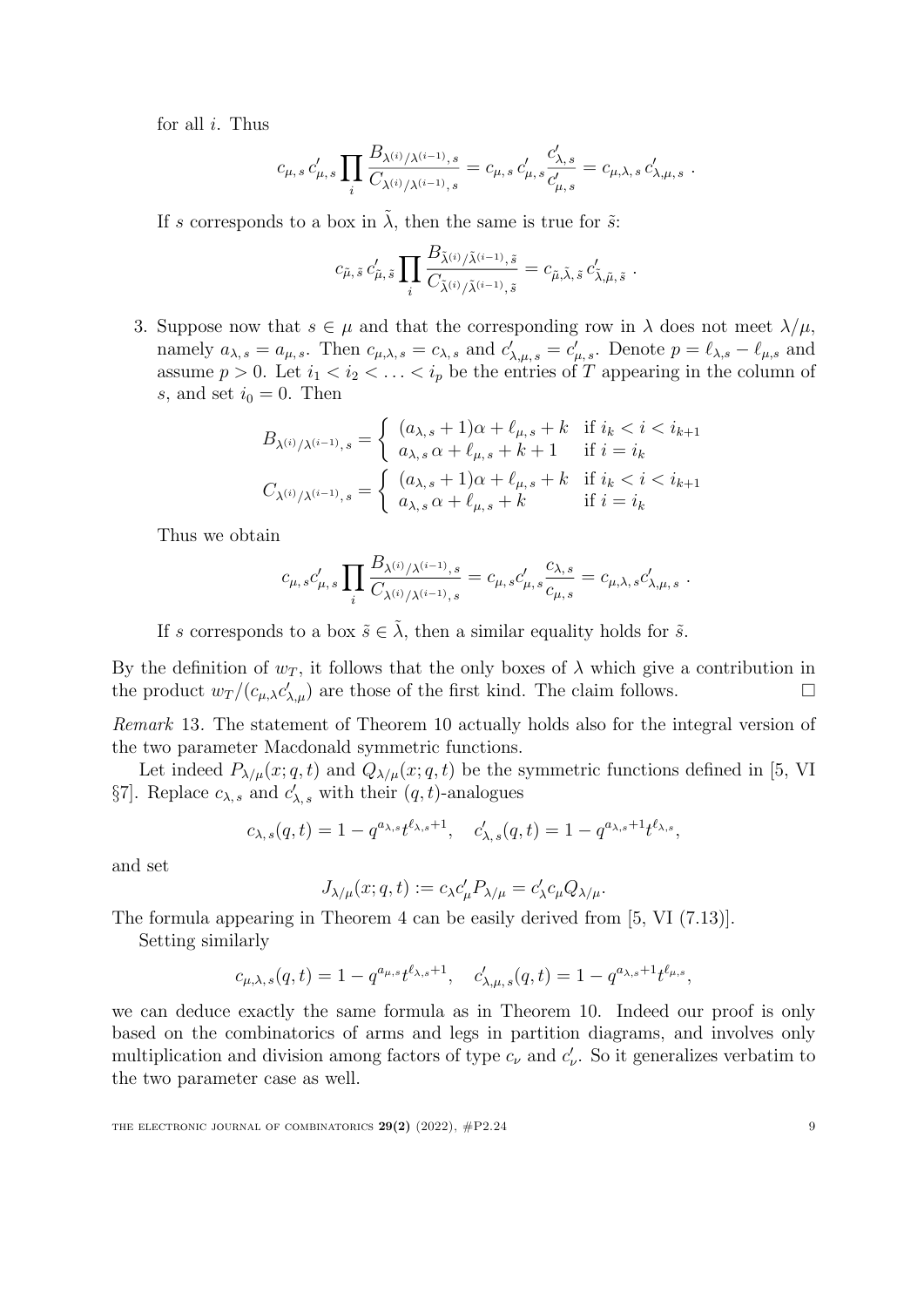### 2.5 Rotation of the skew diagram

From Theorem [4](#page-4-0) we obtain also the following.

Fix  $\beta = (b^h)$  a rectangular partition. Let  $\lambda$  be a partition contained in  $\beta$ , that is,  $\lambda_1 \leq b$  and  $\ell(\lambda) \leq h$ . We denote here by  $\hat{\lambda}$  the *rotated complement* of  $\lambda$  in  $\beta$ 

$$
\hat{\lambda} = (b - \lambda_h, b - \lambda_{h-1}, \dots, b - \lambda_1).
$$

If  $\mu \subset \lambda \subset \beta$ , then the diagram of the skew partition  $\hat{\mu}/\hat{\lambda}$  coincides with that of  $\lambda/\mu$  up to a rotation.

**Example 14.** For  $\mu = (3, 1), \lambda = (5, 4, 2, 2)$  and  $\beta = (6, 6, 6, 6)$ , we have the following diagrams.



<span id="page-9-0"></span>**Theorem 15.** Let  $\mu \subset \lambda$  be partitions and let  $\hat{\lambda} \subset \hat{\mu}$  be the respective rotated complements *in a rectangular partition containing* λ*. Then*

$$
c_{\mu,\lambda} c'_{\lambda,\mu} J_{\hat{\mu}/\hat{\lambda}} = c_{\hat{\lambda},\hat{\mu}} c'_{\hat{\mu},\hat{\lambda}} J_{\lambda/\mu}
$$

As a consequence of the previous formula, thanks to [[4](#page-19-2)] we get

<span id="page-9-1"></span>Corollary 16. Let  $\lambda/\mu$  be a skew partition with  $\lambda$  rectangular. Let  $\hat{\mu}$  be the rotated *complement of*  $\mu$  *in*  $\lambda$ *, then* 

$$
J_{\lambda/\mu} = c_{\mu,\lambda} c'_{\lambda,\mu} J_{\hat{\mu}}.
$$

*In particular*  $\tilde{v}_{\lambda/\mu,\nu}(\alpha)$  *is a polynomial with nonnegative integer coefficients, for all partitions* ν*. Furthermore, we have*

$$
g_{\mu,\hat{\mu}}^{\lambda} = c_{\mu,\lambda} c'_{\lambda,\mu} c_{\hat{\mu}} c'_{\hat{\mu}} = c_{\hat{\mu},\lambda} c'_{\lambda,\hat{\mu}} c_{\mu} c'_{\mu}.
$$

*Remark* 17. The fact that for a rectangular partition  $\lambda$  the functions  $J_{\lambda/\mu}$  and  $J_{\hat{\mu}}$  are proportional was known thanks to a result by T.W. Cai and N. Jing [[2](#page-19-6), Theorem 4.7]. They proved that if  $\lambda$  is rectangular and  $\mu \subset \lambda$ , then  $g_{\mu,\nu}^{\lambda} \neq 0$  if and only if  $\nu$  equals  $\hat{\mu}$ , the rotated complement of  $\mu$  in  $\lambda$ , which is equivalent to say that  $J_{\lambda/\mu}$  and  $J_{\hat{\mu}}$  differ for the rational factor  $g_{\mu,\hat{\mu}}^{\lambda}/j_{\hat{\mu}}$ . They gave also a formula expressing  $g_{\mu,\hat{\mu}}^{\lambda}$  as a product of linear factors, however the polinomiality of the rational factor is not evident from their formula.

Fix  $\beta = (b^h)$  a rectangular partition, let  $\mu \subset \lambda \subset \beta$  and let  $\hat{\lambda} \subset \hat{\mu} \subset \beta$  be the respective rotated complements in β. If *T* is a semi-standard tableau of shape λ*/µ* with labels in  $\{1, \ldots, r\}$ , we denote by *T* the semi-standard tableau of shape  $\hat{\mu}/\lambda$  arising from the same filling, after rotating the diagram and reversing the labels  $x_i = x_{r+1-i}$  for all  $i = 1, \ldots, r$ .

Thanks to Theorem [4](#page-4-0), Theorem [15](#page-9-0) is an immediate consequence of the following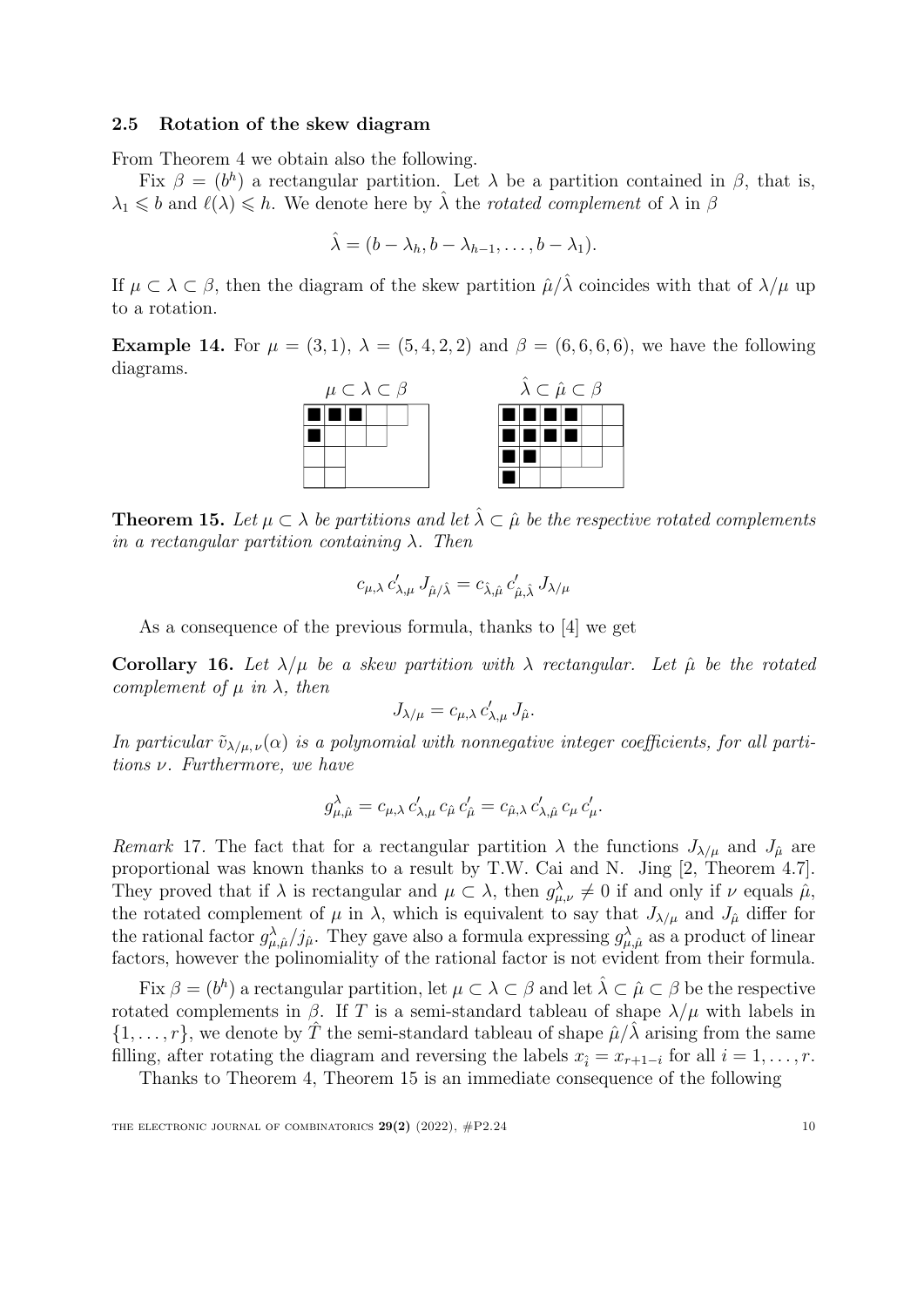<span id="page-10-0"></span>Proposition 18. *In the previous notation, we have*

$$
c_{\mu,\lambda}\,c'_{\lambda,\mu}\,w_{\hat{T}}=c_{\hat{\lambda},\hat{\mu}}\,c'_{\hat{\mu},\hat{\lambda}}\,w_T
$$

We split the proof of Proposition [18](#page-10-0) in a few lemmas. The proof will be by induction on the number r of labels. The base step  $r = 1$ , treated in the following lemma, is the case of the horizontal strips with all boxes filled with the same label.

<span id="page-10-1"></span>**Lemma 19.** Let  $\lambda/\mu$  be a horizontal strip, then

$$
\frac{c_\mu\,c'_\mu\,B_{\lambda/\mu}}{c_{\mu,\lambda}\,c'_{\lambda,\mu}\,C_{\lambda/\mu}}=\frac{c_{\hat{\lambda}}\,c'_{\hat{\lambda}}\,B_{\hat{\mu}/\hat{\lambda}}}{c_{\hat{\lambda},\hat{\mu}}\,c'_{\hat{\mu},\hat{\lambda}}\,C_{\hat{\mu}/\hat{\lambda}}}
$$

*Proof.* Let us denote by  $i_1 < \ldots < i_\ell$  the indices of the nonempty rows of  $\lambda/\mu$ , we must have for all  $j = 1, \ldots, \ell - 1$ 

$$
\lambda_{i_j} > \mu_{i_j} \geqslant \lambda_{i_{j+1}} > \mu_{i_{j+1}}.
$$

We analyze separately the contribution of the boxes  $s \in \lambda$  in the expressions appearing in the statement, respectively written as products of factors indexed by  $s \in \lambda$  on the left hand side, and by  $s \in \hat{\mu}$  on the right hand side.

*Case 1.* Let *s* be a box in  $\lambda/\mu$ , then *s* gives a contribution  $c_{\lambda,s}$  on the left hand side. Similarly, the corresponding box in  $\hat{\mu}/\hat{\lambda}$  gives a contribution  $c_{\hat{\mu},s}$  on the right hand side. Thus the product of the factors on the left hand side coming from the boxes in the  $i_j$ -th row of  $\lambda/\mu$  gives

$$
(1)(\alpha+1)(2\alpha+1)\cdots((\lambda_{i_j}-\mu_{i_j}-1)\alpha+1),
$$

and the same contribution arises on the right hand side from the boxes in the corresponding row of  $\hat{\mu}/\lambda$ .

*Case* 2. Suppose that  $s \in \mu$  lies in a column which does not meet  $\lambda/\mu$ : then

$$
c_{\mu,\lambda,s} = c_{\mu,s}
$$
  
\n
$$
B_{\lambda/\mu,s} = c'_{\lambda,s} = c'_{\lambda,\mu,s}
$$
  
\n
$$
C_{\lambda/\mu,s} = c'_{\mu,s}
$$

and the contribution of *s* to the left hand side equals 1. The same holds on the right hand side for the boxes in  $\lambda$  whose column does not meet  $\hat{\mu}/\lambda$ .

*Case* 3. Suppose that  $s \in \mu$  lies in a row which does not meet  $\lambda/\mu$ : then

$$
c'_{\lambda,\mu s} = c'_{\mu,s}
$$
  
\n
$$
B_{\lambda/\mu,s} = c_{\lambda,s} = c_{\mu,\lambda,s}
$$
  
\n
$$
C_{\lambda/\mu,s} = c_{\mu,s}
$$

and the contribution of *s* to the left hand side equals 1. The same holds on the right hand side for the boxes in  $\hat{\lambda}$  whose row does not meet  $\hat{\mu}/\hat{\lambda}$ .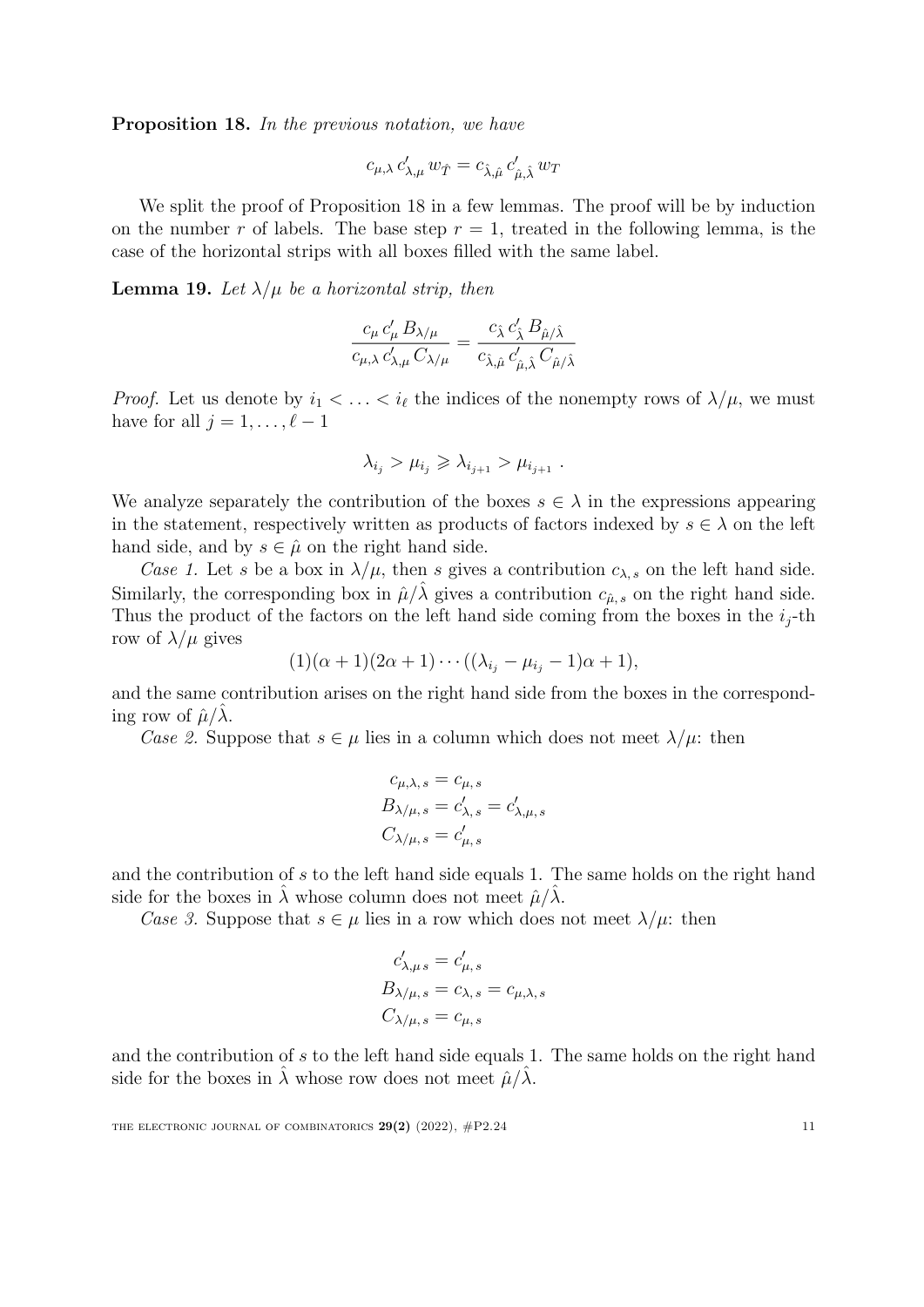*Case* 4. We are left with the boxes  $s \in \mu$  (resp.  $s \in \hat{\lambda}$ ) such that both the column and the row of *s* meet  $\lambda/\mu$  (resp.  $s \in \hat{\mu}/\hat{\lambda}$ ).

By definition, if  $s \in \mu$  (resp.  $s \in \hat{\lambda}$ ) is a box as above, then  $B_{\lambda/\mu,s} = c_{\lambda,s}$  and  $C_{\lambda/\mu,s} = c_{\mu,s}$  (resp.  $B_{\hat{\mu}/\hat{\lambda},s} = c_{\hat{\mu},s}$  and  $C_{\hat{\mu}/\hat{\lambda},s} = c_{\hat{\lambda},s}$ ). Thus the claim follows if we show that, for all  $j, k$  with  $1 \leq j \leq k \leq \ell$ , the next equality holds:

$$
\prod_{q=\mu_{i_k}+1}^{\lambda_{i_k}} \frac{c'_{\mu,(i_j,q)} c_{\lambda,(i_j,q)}}{c_{\mu,\lambda,(i_j,q)} c'_{\lambda,\mu,(i_j,q)}} = \prod_{q=\hat{\lambda}_{h+1-i_j}+1}^{\hat{\mu}_{h+1-i_j}} \frac{c'_{\hat{\lambda},(h+1-i_k,q)} c_{\hat{\mu},(h+1-i_k,q)}}{c_{\hat{\lambda},\hat{\mu},(h+1-i_k,q)} c'_{\hat{\mu},\hat{\lambda},(h+1-i_k,q)}}.
$$

In the first term we have

$$
\prod_{q=\mu_{i_k}+1}^{\lambda_{i_k}} \frac{c'_{\mu,(i_j,q)}}{c'_{\lambda,\mu,(i_j,q)}} = \prod_{q=\mu_{i_k}+1}^{\lambda_{i_k}} \frac{(\mu_{i_j}+1-q)\alpha+i_k-i_j-1}{(\lambda_{i_j}+1-q)\alpha+i_k-i_j-1},
$$
  

$$
\prod_{q=\mu_{i_k}+1}^{\lambda_{i_k}} \frac{c_{\lambda,(i_j,q)}}{c_{\mu,\lambda,(i_j,q)}} = \prod_{q=\mu_{i_k}+1}^{\lambda_{i_k}} \frac{(\lambda_{i_j}-q)\alpha+i_k-i_j+1}{(\mu_{i_j}-q)\alpha+i_k-i_j+1}.
$$

In the second term we have

$$
\prod_{q=\hat{\lambda}_{h+1-i_j}}^{\hat{\mu}_{h+1-i_j}} \frac{c'_{\hat{\lambda},(h+1-i_k,q)}}{c'_{\hat{\mu},\hat{\lambda},(h+1-i_k,q)}} = \prod_{p=\mu_{i_j}+1}^{\lambda_{i_j}} \frac{(p-\lambda_{i_k})\alpha + i_k - i_j - 1}{(p-\mu_{i_k})\alpha + i_k - i_j - 1},
$$
  

$$
\prod_{q=\hat{\lambda}_{h+1-i_j}+1}^{\hat{\mu}_{h+1-i_j}} \frac{c_{\hat{\mu},(h+1-i_k,q)}}{c_{\hat{\lambda},\hat{\mu},(h+1-i_k,q)}} = \prod_{p=\mu_{i_j}+1}^{\lambda_{i_j}} \frac{(p-\mu_{i_k}-1)\alpha + i_k - i_j + 1}{(p-\lambda_{i_k}-1)\alpha + i_k - i_j + 1}.
$$

To compare the terms of the stated equality, we compare the above factors separately. By symmetry we can assume that the difference  $d := (\lambda_{i_k} - \mu_{i_k}) - (\lambda_{i_j} - \mu_{i_j})$  is nonnegative.

First we prove the equality

$$
\prod_{q=\mu_{i_k}+1}^{\lambda_{i_k}} \frac{(\mu_{i_j}+1-q)\alpha+i_k-i_j-1}{(\lambda_{i_j}+1-q)\alpha+i_k-i_j-1} = \prod_{p=\mu_{i_j}+1}^{\lambda_{i_j}} \frac{(p-\lambda_{i_k})\alpha+i_k-i_j-1}{(p-\mu_{i_k})\alpha+i_k-i_j-1}.
$$

By the assumption on *d*, notice that the numerator of the right hand side divides that of the left hand side, and similarly for the denominators. Thus dividing the first hand side by the second hand side we get

$$
\frac{\prod_{q=\mu_{i_k}+1}^{\mu_{i_k}+d}(\mu_{i_j}+1-q)\alpha+i_k-i_j-1}{\prod_{q=\lambda_{i_k}-d+1}^{\lambda_{i_k}}(\lambda_{i_j}+1-q)\alpha+i_k-i_j-1}=1,
$$

which shows the equality.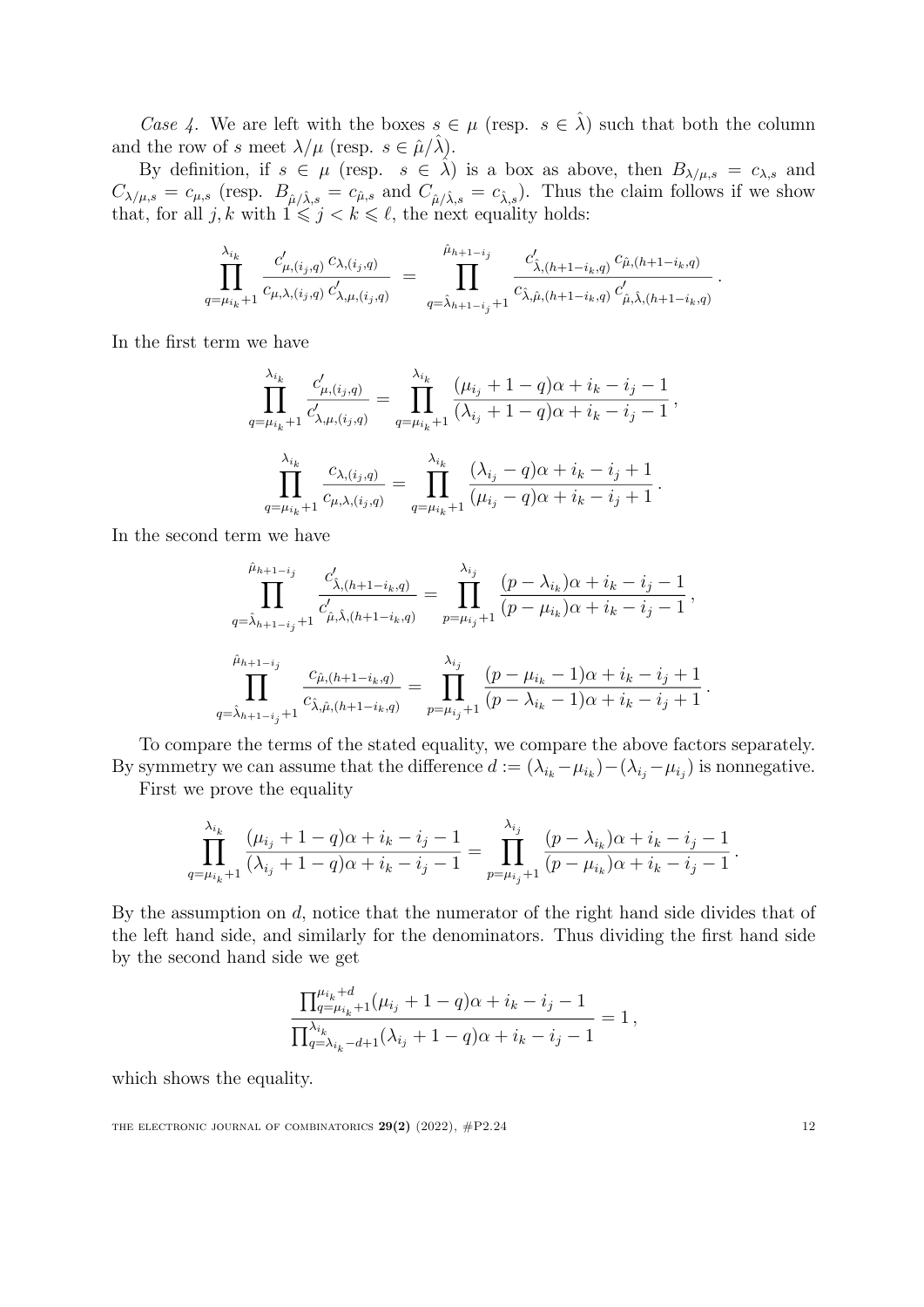The second equality

$$
\prod_{q=\mu_{i_k}+1}^{\lambda_{i_k}} \frac{(\lambda_{i_j}-q)\alpha+i_k-i_j+1}{(\mu_{i_j}-q)\alpha+i_k-i_j+1} = \prod_{p=\mu_{i_j}+1}^{\lambda_{i_j}} \frac{(p-\mu_{i_k}-1)\alpha+i_k-i_j+1}{(p-\lambda_{i_k}-1)\alpha+i_k-i_j+1}
$$

is proved by arguing in a similar way.

The induction step in the proof of Proposition [18](#page-10-0) will follow from

<span id="page-12-0"></span>**Lemma 20.** *Let*  $\beta = (b^h)$  *be a rectangular partition. Let*  $\mu \subset \lambda \subset \beta$  *and let*  $\hat{\lambda} \subset \hat{\mu} \subset \beta$ *be the respective rotated complements in* β*, then*

$$
\frac{c_{\mu,\lambda}}{c_{\mu,\beta}} = \frac{c_{\hat{\lambda},\hat{\mu}}}{c_{\hat{\lambda},\beta}} \quad and \quad \frac{c'_{\lambda,\mu}}{c'_{\beta,\mu}} = \frac{c'_{\hat{\mu},\hat{\lambda}}}{c'_{\beta,\hat{\lambda}}}
$$

*Proof.* Notice that the two identities are equivalent, up to taking the conjugate partitions. So it is enough to prove the first one.

We proceed by induction on the size of the partitions  $\mu$  and  $\hat{\lambda}$ . If  $\mu = \emptyset$  and  $\lambda = \beta$ the identity is obvious.

Assume the identity holds for  $\mu \subset \lambda \subset \beta$ . Provided  $|\lambda| > |\mu|$ , we have to prove that the identity holds for the partitions obtained by adding a box of  $\lambda \setminus \mu$  to  $\mu$ , or by removing a box of  $\lambda \setminus \mu$  from  $\lambda$  (that is, adding a box of  $\hat{\mu} \setminus \hat{\lambda}$  to  $\hat{\lambda}$ ). Notice that the identity is symmetric up to taking the rotated complement in  $\beta$ , so it is enough to consider the first case.

Let  $(i, j) \in \lambda \setminus \mu$  and let  $\mu_+ \subset \lambda$  be the partition obtained by adding the box  $(i, j)$  to *µ*. We claim that

$$
\frac{c_{\mu_+,\lambda}}{c_{\mu,\lambda}} = \frac{c_{\hat{\lambda},\hat{\mu}_+} c_{\mu_+,\beta}}{c_{\hat{\lambda},\hat{\mu}} c_{\mu,\beta}},
$$

which implies the statement thanks to the induction hypothesis.

Notice that by construction we have  $\mu_{i-1} \geq \mu_i + 1 = j$  and  $\hat{\lambda}_k \geq b + 1 - j > \hat{\lambda}_{k+1}$  for some  $k \leq h - i$  (see Figure [2](#page-13-0) for an example).

On the left hand side, all the factors of the numerator and of the denominator cancel out except for those coming from the boxes in the *i*-th row of  $\mu$  and  $\mu_+$ . Setting  $\lambda_0 = b$ , it follows that the left hand side equals

$$
\frac{\prod_{\ell=0}^{k-1} \left( \prod_{p=j-(b-\hat{\lambda}_{\ell+1})}^{j-(b+1-\hat{\lambda}_{\ell})} (p\alpha+h+1-i-\ell) \right) \prod_{p=0}^{j-(b+1-\hat{\lambda}_k)} (p\alpha+h+1-i-k)}{\prod_{\ell=0}^{k-1} \left( \prod_{p=(j-1)-(b+\hat{\lambda}_{\ell+1})}^{(j-1)-(b+1-\hat{\lambda}_{\ell})} (p\alpha+h+1-i-\ell) \right) \prod_{p=0}^{(j-1)-(b+1-\hat{\lambda}_k)} (p\alpha+h+1-i-k)},
$$

namely

$$
\frac{\prod_{\ell=0}^{k}((\hat{\lambda}_{\ell}-b-1+j)\alpha+h+1-i-\ell)}{\prod_{\ell=1}^{k}((\hat{\lambda}_{\ell}-b-1+j)\alpha+h+2-i-\ell)}
$$

*.*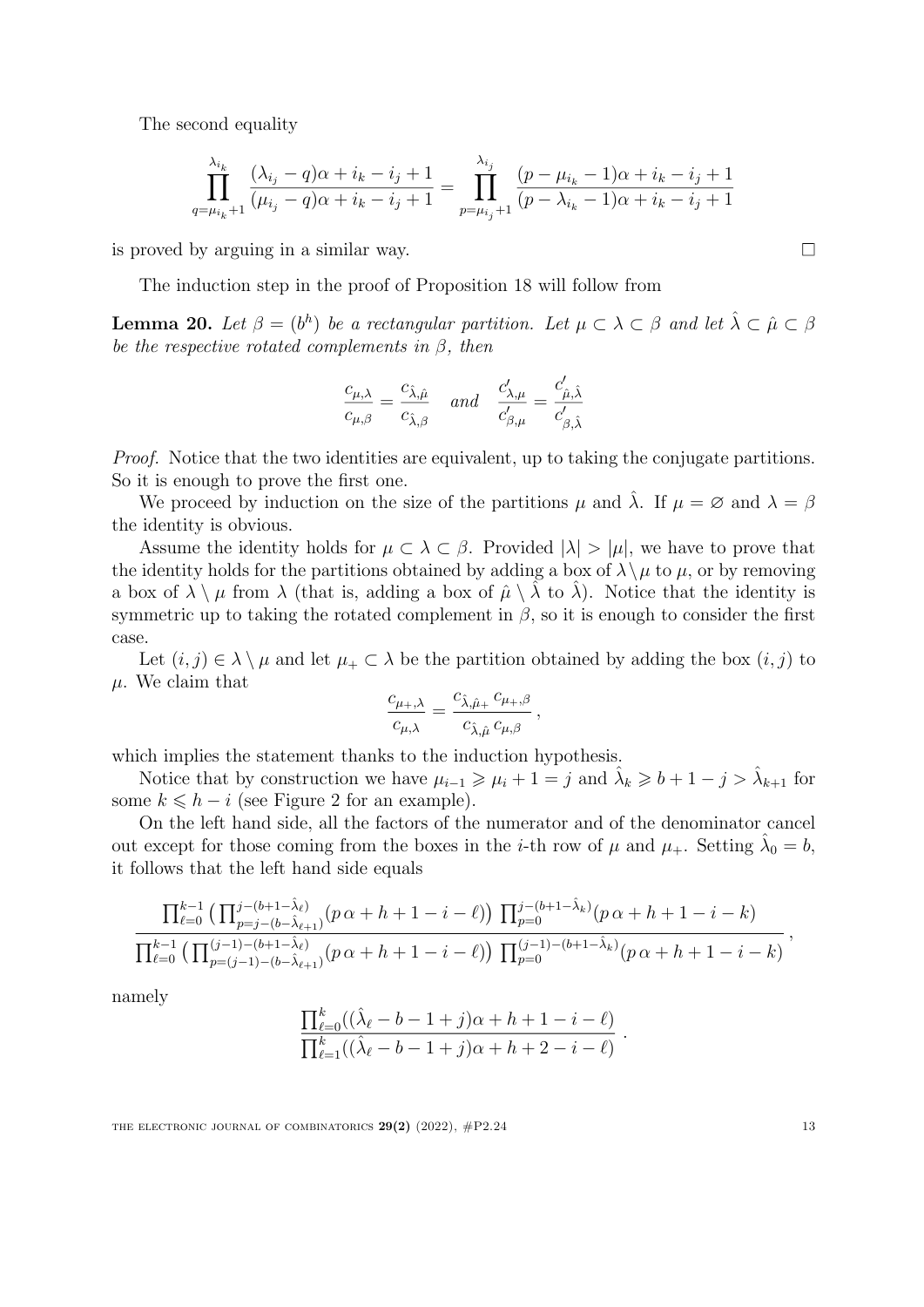<span id="page-13-0"></span>

On the right hand side, all the factors of  $c_{\hat{\lambda},\hat{\mu}_+}$  and of  $c_{\hat{\lambda},\hat{\mu}}$  cancel out except for those coming from the boxes in the  $(b+1-j)$ -th column of  $\hat{\lambda}$ : therefore

$$
\frac{c_{\hat{\lambda},\hat{\mu}_+}}{c_{\hat{\lambda},\hat{\mu}}} = \frac{\prod_{\ell=1}^k ((\hat{\lambda}_{\ell} - b - 1 + j)\alpha + h + 1 - i - \ell)}{\prod_{\ell=1}^k ((\hat{\lambda}_{\ell} - b - 1 + j)\alpha + h + 2 - i - \ell)}.
$$

The factors of  $c_{\mu_+,\beta}$  and  $c_{\mu,\beta}$  also cancel out, except for those coming from the *i*-th row of  $\mu$  and  $\mu^+$ . Thus we get

$$
\frac{c_{\mu_+,\beta}}{c_{\mu,\beta}} = \frac{\prod_{p=0}^{j-1} (p\alpha + h + 1 - i)}{\prod_{p=0}^{j-2} (p\alpha + h + 1 - i)} = (j-1)\alpha + h + 1 - i
$$

and the claim follows.

*Proof of Proposition [18](#page-10-0).* We proceed by induction on *r*, the number of indeterminates. The base step is Lemma [19](#page-10-1).

Suppose now that  $r > 1$  and let *T* be a semi-standard tableau of shape  $\lambda/\mu$  with *r* labels: thus we have an increasing sequence of partitions

$$
\mu = \lambda^{(0)} \subset \lambda^{(1)} \subset \ldots \subset \lambda^{(r-1)} \subset \lambda^{(r)} = \lambda
$$

such that  $\lambda^{(i)}/\lambda^{(i-1)}$  is a horizontal strip for all  $i = 1, \ldots, r$ . Let us split the tableau *T* in two semi-standard tableaux, the tableau *S* of shape  $\lambda^{(r-1)}/\mu$  and the horizontal strip *R* of shape  $\lambda/\lambda^{(r-1)}$ . Set  $\lambda_-\lambda^{(r-1)}$  and notice that

$$
\frac{w_T}{c_\mu c'_\mu} = \frac{w_S}{c_\mu c'_\mu} \frac{w_R}{c_{\lambda_-} c'_{\lambda_-}}.
$$

Assume by the induction that the statement of the proposition holds for *S*. Then

 $\Box$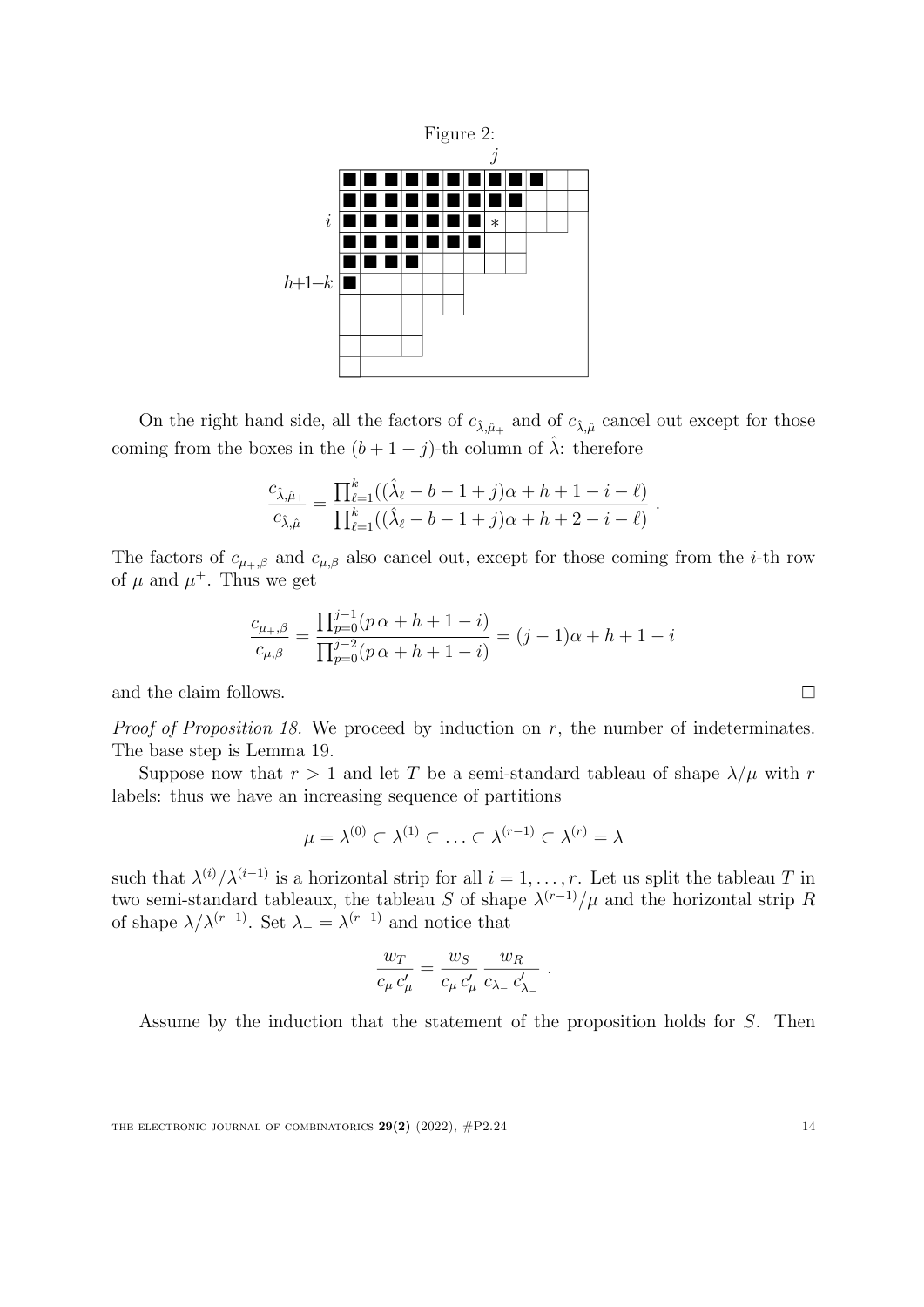using Lemma [19](#page-10-1) and writing  $w_{\hat{T}}$  in terms of  $w_{\hat{R}}$  and  $w_{\hat{S}}$  we get

$$
\begin{split} \frac{w_T}{c_{\mu,\lambda}\,c'_{\lambda,\mu}}&=\frac{w_S}{c_{\mu,\lambda}\,c'_{\lambda,\mu}}\,\frac{w_R}{c_{\lambda -} \,c'_{\lambda -}}\\ &=\frac{c_{\mu,\lambda -} \,c'_{\lambda -,\mu}}{c_{\mu,\lambda}\,c'_{\lambda,\mu}}\,\frac{w_{\hat{S}}}{c_{\hat{\lambda} -,\hat{\mu}}\,c'_{\hat{\mu},\hat{\lambda} -}}\,\frac{c_{\lambda -,\lambda}\,c'_{\lambda,\lambda -}}{c_{\lambda -} \,c'_{\lambda -}}\,\frac{w_{\hat{R}}}{c_{\hat{\lambda},\hat{\lambda} -}\,c'_{\hat{\lambda} -,\hat{\lambda}}}\\ &=\frac{c_{\mu,\lambda -} \,c'_{\lambda -,\mu}}{c_{\mu,\lambda}\,c'_{\lambda,\mu}}\,\frac{c_{\hat{\lambda} -} \,c'_{\hat{\lambda} -}}{c_{\hat{\lambda} -,\hat{\mu}}\,c'_{\hat{\mu},\hat{\lambda} -}}\,\frac{c_{\lambda -,\lambda}\,c'_{\lambda,\lambda -}}{c_{\lambda -} \,c'_{\lambda -}}\,\frac{w_{\hat{T}}}{c_{\hat{\lambda},\hat{\lambda} -}\,c'_{\hat{\lambda} -,\hat{\lambda}}} \ . \end{split}
$$

On the other hand by Lemma [20](#page-12-0) we have the equalities

$$
\frac{c_{\mu,\lambda_-}}{c_{\hat{\lambda}_{-},\hat{\mu}}} \frac{c_{\lambda_{-},\lambda}}{c_{\hat{\lambda},\hat{\lambda}_{-}}} \frac{c_{\hat{\lambda},\hat{\mu}}}{c_{\mu,\lambda}} \frac{c_{\hat{\lambda}_{-}}}{c_{\lambda_{-}}} = \frac{c'_{\lambda_{-},\mu}}{c'_{\hat{\mu},\hat{\lambda}_{-}}} \frac{c'_{\lambda,\lambda_{-}}}{c'_{\hat{\lambda}_{-},\hat{\lambda}}} \frac{c'_{\hat{\mu},\hat{\lambda}}}{c'_{\lambda,\mu}} \frac{c'_{\hat{\lambda}_{-}}}{c'_{\lambda_{-}}} = 1,
$$

and the claim follows.

<span id="page-14-1"></span>*Remark* 21*.* The same formula as in Theorem [15](#page-9-0) holds also for the integral version of the two parameter Macdonald symmetric functions, see Remark [13](#page-8-0). Indeed, also in this case the proof is only based on the combinatorics of arms and legs in partition diagrams, and involves only multiplication and division among factors of type  $c_{\nu}$  and  $c'_{\nu}$ . So it generalizes verbatim to the two parameter case as well.

# 2.6 The case  $\ell(\mu) = 1$

Recall the following expansion of Jack symmetric functions

**Proposition 22** ([[8,](#page-19-1) Proposition 4.2]). Let  $x = (x_1, x_2, ...)$  and  $y = (y_1, y_2, ...)$  be two *sets of indeterminates.* If  $\lambda/\mu$  *is a skew partition, then* 

$$
J_{\lambda/\mu}(x,y;\alpha) = \sum_{\nu} j_{\nu}(\alpha)^{-1} J_{\lambda/\nu}(x;\alpha) J_{\nu/\mu}(y;\alpha).
$$

This has the following easy consequence for  $J_{\lambda/\mu}(x;\alpha)$ , under some strong assumption on  $\mu$  which holds in particular when  $\mu$  has only one row or is a prefix of  $\lambda$  (the latter case is also contained in Theorem [10](#page-7-0)).

<span id="page-14-0"></span>**Proposition 23.** Let  $\lambda/\mu$  be a skew partition and suppose that  $\mu_i = \lambda_i$  for all  $i < \ell(\mu)$ . *Then*

$$
v_{\lambda/\mu,\nu}(\alpha) = c'_{\mu}(\alpha) v_{\lambda,\mu \cup \nu}(\alpha).
$$

*In particular*  $\tilde{v}_{\lambda/\mu,\nu}(\alpha)$  *is a polynomial with nonnegative integer coefficients.* 

*Proof.* Write

$$
J_{\lambda}(x, y; \alpha) = \sum_{\nu} j_{\nu}(\alpha)^{-1} J_{\lambda/\nu}(x; \alpha) J_{\nu}(y; \alpha).
$$

THE ELECTRONIC JOURNAL OF COMBINATORICS  $29(2)$   $(2022)$ ,  $\#P2.24$  15

 $\Box$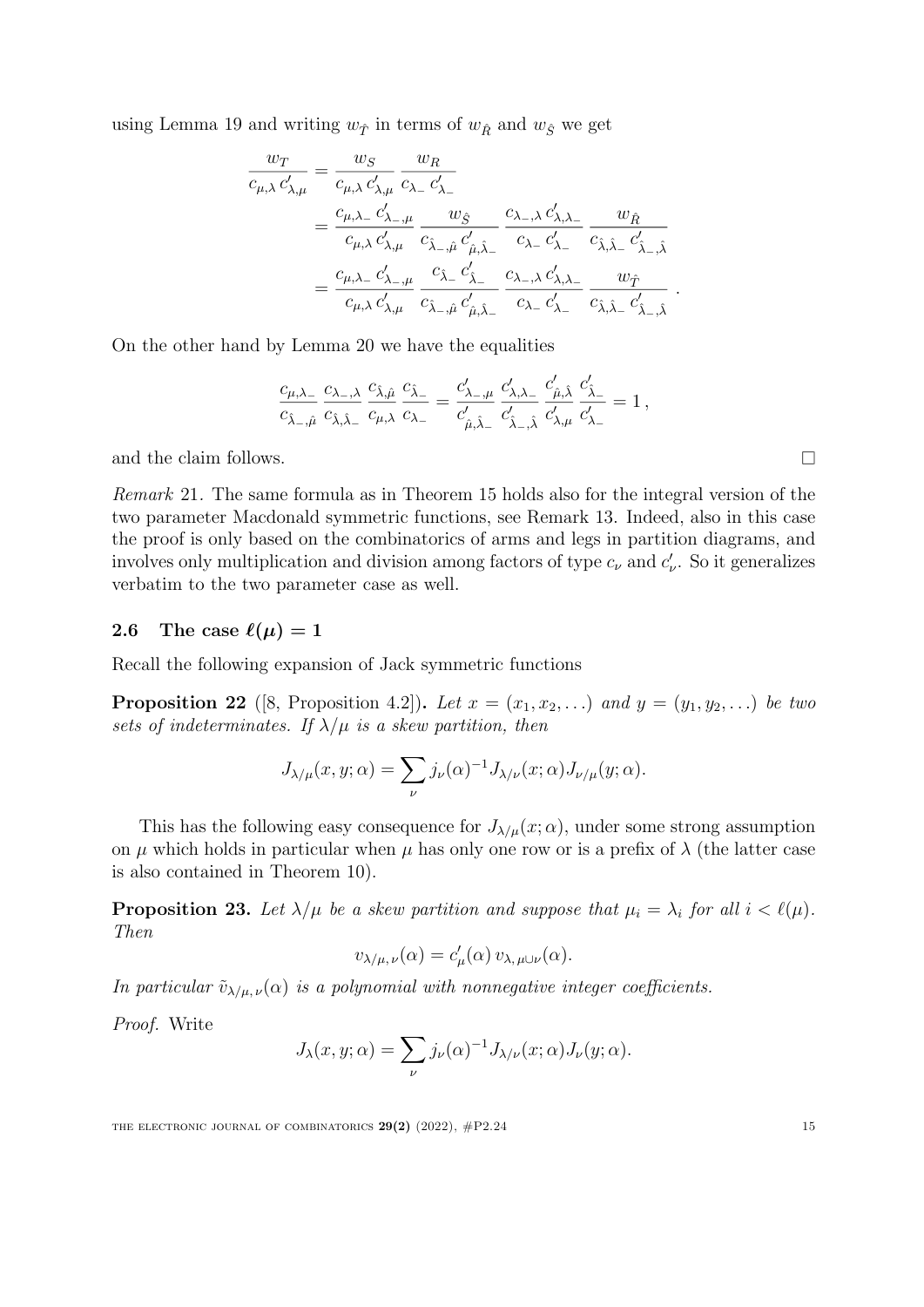Denote  $r = \ell(\mu)$ . By the assumption on  $\mu$ , the unique partition  $\nu \subset \lambda$  such that  $\mu \leq \nu$  is  $\mu$  itself. Taking the coefficient of  $y_1^{\mu_1} \cdots y_r^{\mu_r}$  in the previous expansion we get then

$$
[y_1^{\mu_1} \cdots y_r^{\mu_r}]J_{\lambda}(x,y;\alpha) = \frac{v_{\mu,\mu}(\alpha)}{j_{\mu}(\alpha)}J_{\lambda/\mu}(x;\alpha).
$$

Thus the first claim follows by Theorem [2](#page-3-0), and from [[4\]](#page-19-2) we get the second one.

# <span id="page-15-0"></span>3 Remarks on the factorizability of Stanley *g*-polynomials

## 3.1 Reflection of the skew diagram

Let  $\omega_{-\frac{1}{\alpha}} : \Lambda \otimes \mathbb{Q}(\alpha) \to \Lambda \otimes \mathbb{Q}(\alpha)$  be the  $\mathbb{Q}(\alpha)$ -algebra automorphism defined by  $\omega_{-\frac{1}{\alpha}}(p_r) =$  $-\frac{1}{\alpha}p_r$ , for  $r \geq 1$ .

In [[8](#page-19-1), Theorem 3.3], a *duality* formula relating  $J_{\lambda'}$  and  $J_{\lambda}$  was given. More generally, as an easy consequence we have the following formula relating  $J_{\lambda'/\mu'}$  and  $J_{\lambda/\mu}$  (see also [\[5](#page-19-0), VI (10.19)]).

**Proposition 24.** *Given a skew partition*  $\lambda/\mu$ *, we have* 

$$
J_{\lambda'/\mu'}(x;\alpha) = (-\alpha)^{|\lambda|+|\mu|} \omega_{-\frac{1}{\alpha}} \Big( J_{\lambda/\mu}(x;1/\alpha) \Big)
$$

*Moreover, for all partitions* ν *it holds*

$$
j_{\nu'}(\alpha) = \alpha^{2|\nu|} j_{\nu}(1/\alpha)
$$
 and  $g^{\lambda'}_{\mu',\nu'}(\alpha) = \alpha^{2|\lambda|} g^{\lambda}_{\mu,\nu}(1/\alpha)$ .

#### 3.2 Factorizability of Stanley *g*-polynomials under special hypotheses

In [[8](#page-19-1)] the following conjecture has been made. Let  $c^{\lambda}_{\mu,\nu}$  denote the Littlewood-Richardson coefficient associated to the triple  $\lambda, \mu, \nu$ .

<span id="page-15-1"></span>**Conjecture 25** ([[8,](#page-19-1) Conjecture 8.5]). Suppose that  $c^{\lambda}_{\mu,\nu} = 1$ . Then  $g^{\lambda}_{\mu,\nu}$  is a product of linear factors. Moreover, we have

$$
g_{\mu,\nu}^{\lambda} = \left(\prod_{s \in \lambda} c_{\lambda,s}^{*}\right)\left(\prod_{s \in \mu} c_{\mu,s}^{*}\right)\left(\prod_{s \in \nu} c_{\nu,s}^{*}\right)
$$

where for  $\pi = \lambda, \mu, \nu$  and  $s \in \pi$  it holds either  $c^*_{\pi,s} = c_{\pi,s}$  or  $c^*_{\pi,s} = c'_{\pi,s}$ , and totally the two choices occur both *|*λ*|* times.

When  $\nu$  is the highest partition occurring in  $J_{\lambda/\mu}$ , the conjecture is true thanks to Proposition [6.](#page-5-0) Indeed in that case we have

$$
g_{\mu,\nu}^{\lambda} = \frac{v_{\lambda/\mu,\nu} \; j_{\nu}}{v_{\nu,\nu}} = v_{\lambda/\mu,\nu} \; c_{\nu}'.
$$

Thus Proposition [6](#page-5-0) yields the following description.

 $\Box$ 

THE ELECTRONIC JOURNAL OF COMBINATORICS  $29(2)$  (2022),  $\#P2.24$  16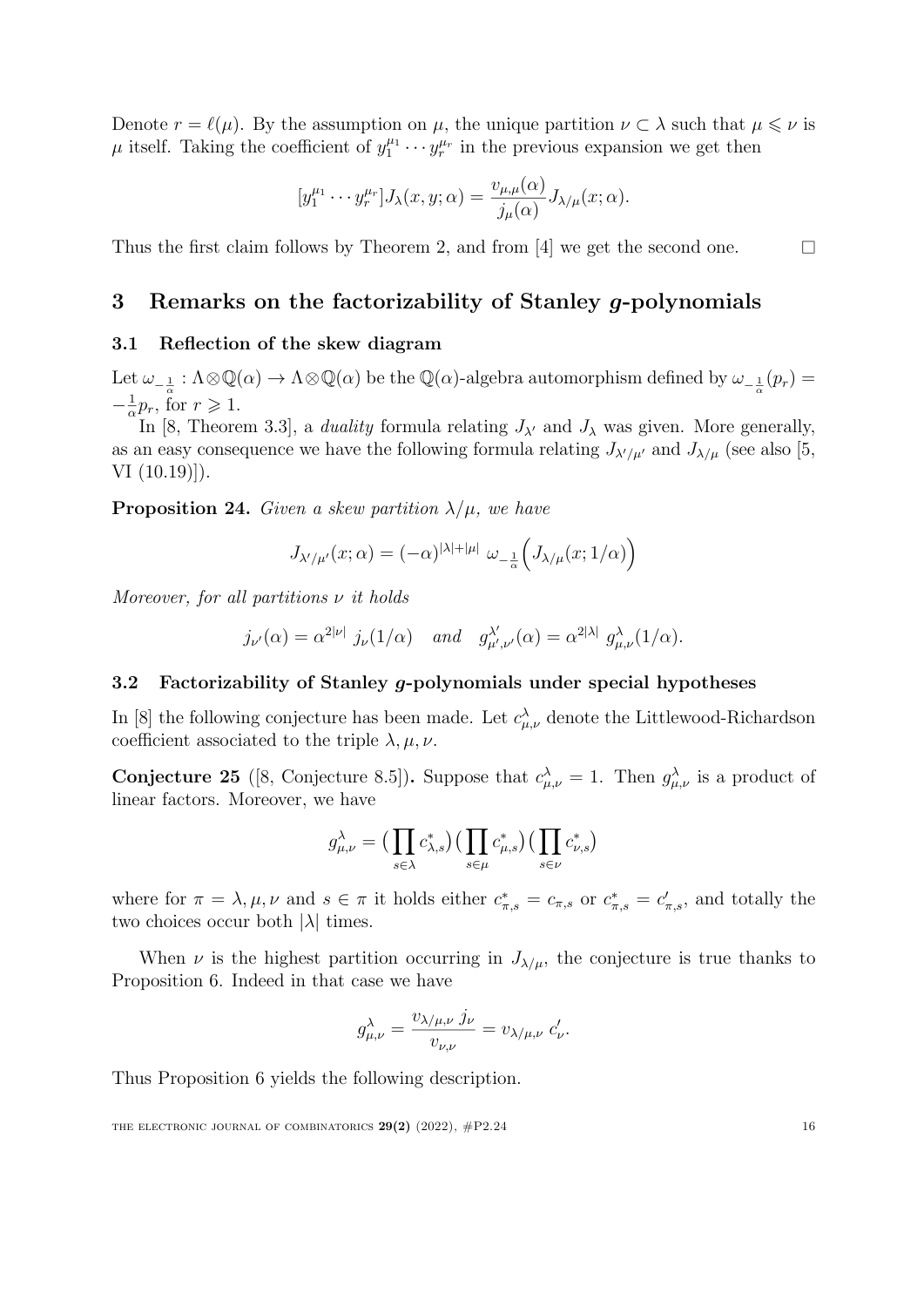<span id="page-16-2"></span>Proposition 26 ([[8,](#page-19-1) Proposition 8.6]). *Suppose that* ν *is the shape of the maximal filling of*  $\lambda/\mu$ *. For*  $(i, j) \in \lambda$  *denote*  $r_i = i - \mu'_{\lambda_i}$  *and*  $c_j = \lambda'_j - \mu'_j$ *. Then* 

$$
g_{\mu,\nu}^{\lambda} = \prod_{\substack{(i,j)\in\lambda\\ r_i\leqslant c_j}} c_{\lambda,(i,j)} \prod_{\substack{(i,j)\in\lambda\\ r_i>c_j}} c'_{\lambda,(i,j)} \prod_{\substack{(i,j)\in\mu\\ r_{i+c_j}>c_j}} c_{\mu,(i,j)} \prod_{\substack{(i,j)\in\mu\\ r_{i+c_j}\leqslant c_j}} c'_{\mu,(i,j)} \prod_{s\in\nu} c'_{\nu,s}
$$

*In particular, Conjecture [25](#page-15-1) holds true in this case.*

In the notation of Proposition [6](#page-5-0), the last statement follows by considering the map  $(i, j) \mapsto (i + c_j, j)$ , which defines a bijection between the boxes of  $\mu$  and the boxes of  $\lambda/\nu$ .

By duality, we get a similar formula also for  $g_{\mu',\nu'}^{\lambda'}(\alpha) = \alpha^{2|\lambda|} g_{\mu,\nu}^{\lambda}(\frac{1}{\alpha})$ . Notice that  $\nu$  is the weight of the highest filling of  $\lambda/\mu$  if and only if  $\lambda' = \mu' + \sigma(\nu')$  for some permutation  $\sigma$  of the rows of  $\nu'$ .

<span id="page-16-1"></span>**Proposition 27.** *Suppose that*  $\lambda = \mu + \sigma(\nu)$ *, where*  $\sigma$  *is a permutation of the rows of*  $\nu$ *. For*  $(i, j) \in \lambda$  *denote*  $r_i = \nu_{\sigma^{-1}(i)}$  *and*  $c_j = j - \mu_{\lambda'_j}$ *. Then* 

$$
g_{\mu,\nu}^{\lambda} = \prod_{\substack{(i,j)\in\lambda\\c_j\leqslant r_i}}c_{\lambda,(i,j)}'\prod_{\substack{(i,j)\in\lambda\\c_j>r_i}}c_{\lambda,(i,j)}\prod_{\substack{(i,j)\in\mu\\c_{j+r_i}>r_i}}c_{\mu,(i,j)}'\prod_{\substack{(i,j)\in\mu\\c_{j+r_i}\leqslant r_i}}c_{\mu,(i,j)}\prod_{s\in\nu}c_{\nu,s}
$$

*In particular, Conjecture [25](#page-15-1) holds true in this case.*

In the notation of the previous proposition, notice that if  $(i, j) \in \lambda$  and  $c_j > r_i$  then  $i < \lambda'_j$  is an inversion of  $\sigma^{-1}$ .

The previous formula for  $g_{\mu,\nu}^{\lambda}$  can also be deduced by a more general result of Ruitenburg [[6](#page-19-7), Appendix], which holds for Jacobi polynomials for arbitrary root systems.

### 3.3 Skew diagram consisting of two connected components of nonskew type

<span id="page-16-0"></span>Conjecture 28. Let  $\mu$  be a rectangular partition and let  $\lambda \supset \mu$  be a partition such that  $\lambda/\mu$  has two connected components given by the partitions  $\phi$  and  $\psi$ . Let  $\nu$  be such that  $c^{\lambda}_{\mu,\nu} = 1$ . Then the ratio  $g^{\lambda}_{\mu,\nu}/g^{\nu}_{\phi,\psi}$  decomposes into linear factors compatibly with Conjecture [25](#page-15-1):

$$
\frac{g_{\mu,\nu}^{\lambda}}{g_{\phi,\psi}^{\nu}} = \prod_{s \in \mu} c_{\lambda,s}^{*} c_{\mu,s}^{*}
$$

where for  $\pi = \lambda$ ,  $\mu$  and  $s \in \mu$  it holds either  $c^*_{\pi,s} = c_{\pi,s}$  or  $c^*_{\pi,s} = c'_{\pi,s}$ , and totally the two choices occur both  $|\mu|$  times.

**Example 29.** Let  $\lambda = (4, 3, 2, 1)$  and  $\mu = (2, 2)$ . Then  $\lambda/\mu$  has two connected components  $\phi = \psi = (2, 1).$ 

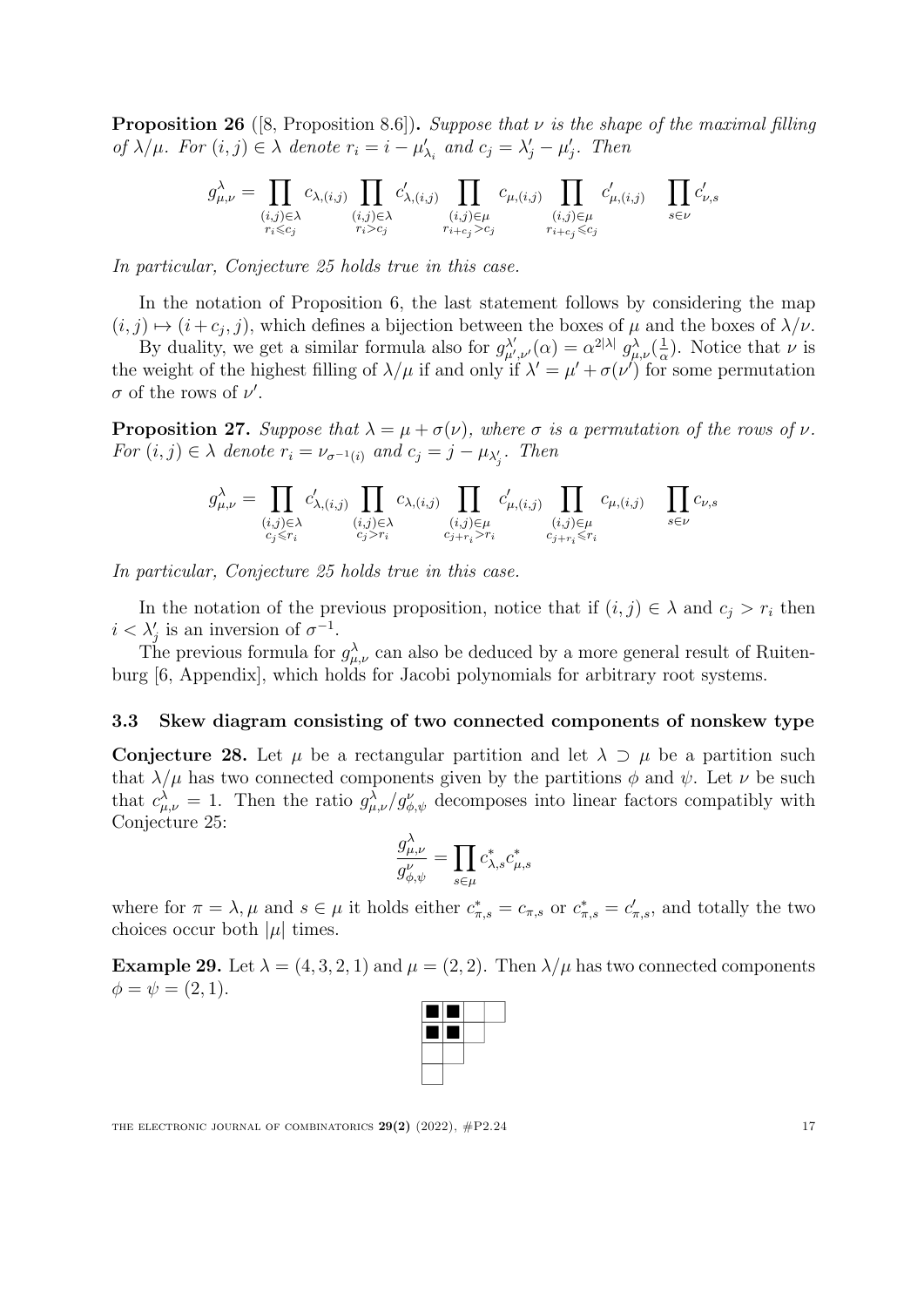Let  $\nu = (3, 3)$ . By computing with SageMath [[7\]](#page-19-3) we have that

$$
\frac{g_{\mu,\nu}^{\lambda}}{g_{\phi,\psi}^{\nu}} = (3\alpha + 4)(3\alpha + 2)(2\alpha + 3)(2\alpha + 1)(\alpha + 2)4\alpha^{2}.
$$

**Proposition 30.** Let  $\mu$  be a rectangular partition and let  $\lambda \supset \mu$  be a partition such that  $\lambda/\mu$  *has two connected components given by the partitions*  $\phi$  *and*  $\psi$ *. Then Conjecture* [28](#page-16-0) *holds true for the partitions*  $\nu = \phi + \psi$  *and*  $\phi \cup \psi$ *.* 

*Proof.* Assume that  $\nu = \phi + \psi$ , the other case is treated similarly (or using the duality). Assume that  $\ell(\phi) \leq \ell(\psi)$ , and apply Proposition [27](#page-16-1) to the triple  $\{\nu, \phi, \psi\}$ , with  $\sigma$  the trivial permutation. Then we get

$$
g_{\phi,\psi}^{\nu} = \left(\prod_{s \in \nu} c_{\nu,s}'\right) \left(\prod_{s \in \phi} c_{\phi,s}\right) \left(\prod_{s \in \psi} c_{\psi,s}\right).
$$

On the other hand

$$
\left(\prod_{s\in\phi}c_{\nu_1,s}\right)\left(\prod_{s\in\psi}c_{\nu_2,s}\right)=\prod_{s\in\lambda/\mu}c_{\lambda,s},
$$

and with respect to the filling on  $\lambda/\mu$  defined by  $\nu$  we have  $r_i \leq c_j$  for all  $(i, j) \in \lambda/\mu$ . Thus by Proposition [26](#page-16-2) we see that  $g_{\mu,\nu}^{\lambda}$  is divisible by  $g_{\phi,\psi}^{\nu}$ , and their ratio is a product of  $2|\mu|$  factors of the desired shape.  $\Box$ 

*Remark* 31*.* Let us here comment on Conjecture [28](#page-16-0) in parallel with Theorem [10](#page-7-0) and Theorem [15](#page-9-0).

First recall the invariance of skew Schur symmetric functions by translation and by rotation of the skew diagram

$$
s_{\tilde{\lambda}/\tilde{\mu}} = s_{\lambda/\mu} \quad \text{and} \quad s_{\hat{\lambda}/\hat{\mu}} = s_{\lambda/\mu}.
$$

Theorem [10](#page-7-0) and Theorem [15](#page-9-0) generalize these identities by stating the semi-invariance of skew Jack symmetric functions by translation and by rotation.

Recall now the equality of a skew Schur symmetric function  $s_{\lambda/\mu}$  with the product of the skew Schur symmetric functions associated with the connected components of the skew diagram of  $\lambda/\mu$ . We can also restrict to the special case, as in Conjecture [28,](#page-16-0) of a rectangular partition  $\mu$  such that  $\lambda/\mu$  has two connected components given by the partitions  $\phi$  and  $\psi$ , we have

$$
s_{\lambda/\mu}=s_{\phi}\,s_{\psi},
$$

while in general the skew Jack symmetric function  $J_{\lambda/\mu}$  is not proportional to the product of the Jack symmetric functions  $J_{\phi} J_{\psi}$ . Conjecture [28](#page-16-0) is a partial attempt to understand the relation between  $J_{\lambda/\mu}$  and  $J_{\phi}$   $J_{\psi}$ .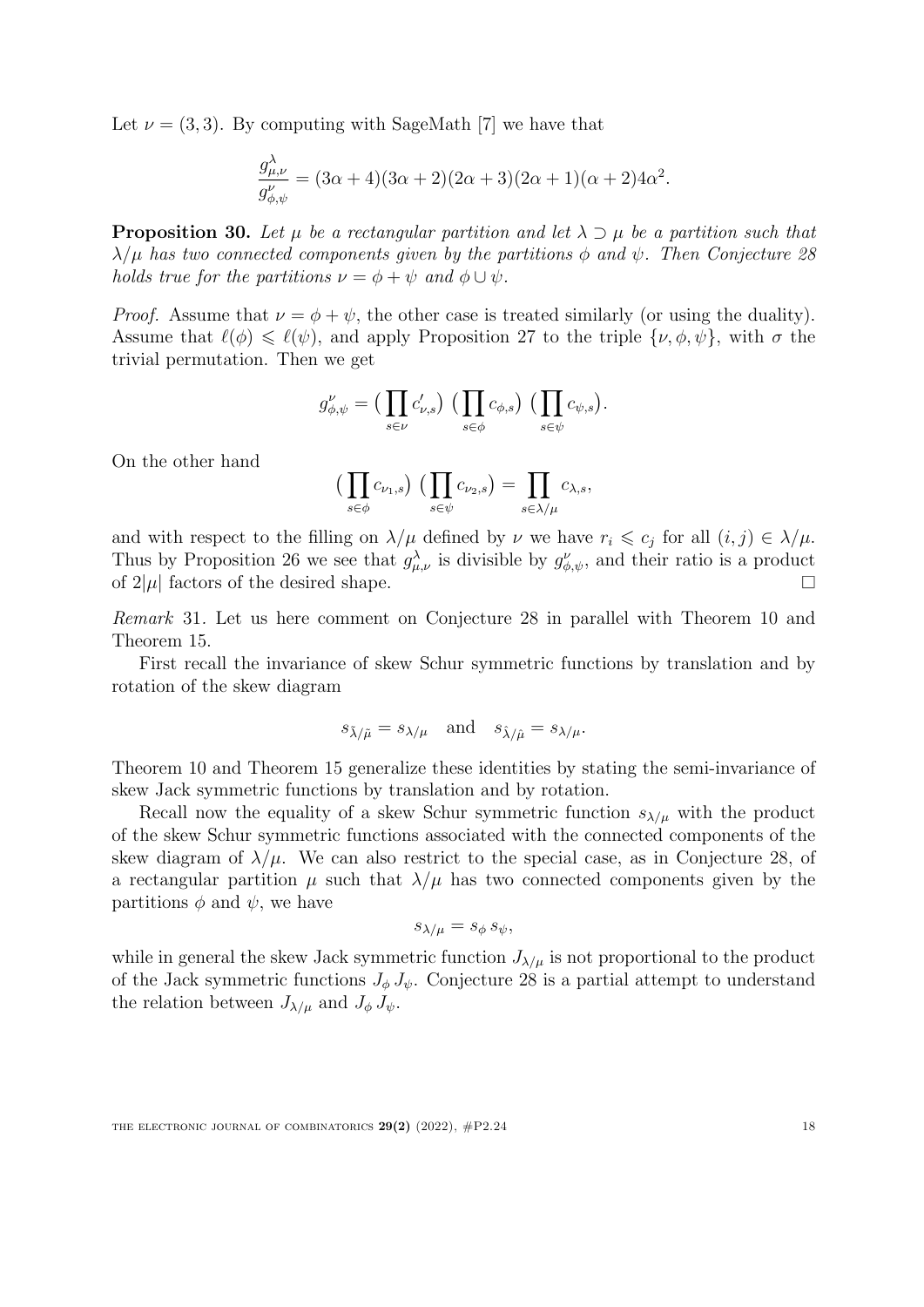# <span id="page-18-0"></span>4 Looking for a generalization of Knop and Sahi's combinatorial formula

Let us recall the integral combinatorial formula due to Knop and Sahi [\[4\]](#page-19-2) for the Jack symmetric functions  $J_{\lambda}(x; \alpha)$ .

A (not necessarily semi-standard) tableau *T* of shape λ is called *admissible* if for all boxes  $(i, j) \in \lambda$ :

- $T(i, j) \neq T(i', j)$  for all  $i' > i$ ,
- $T(i, j) \neq T(i', j 1)$  for all  $i' < i$  and  $j > 1$ .

A box  $(i, j) \in \lambda$  is called *critical* for *T* if  $j > 1$  and  $T(i, j) = T(i, j - 1)$ . For  $s \in \lambda$ , set

$$
d_{\lambda,s} = d_{\lambda,s}(\alpha) = (a_{\lambda,s} + 1)\alpha + \ell_{\lambda,s} + 1
$$

and, for *T* tableau of shape  $\lambda$ , set

$$
d_T = d_T(\alpha) = \prod_{s \text{ critical}} d_{\lambda, s}(\alpha) .
$$

<span id="page-18-1"></span>**Theorem 32** ([[4,](#page-19-2) Theorem 5.1]).

$$
J_{\lambda}(x;\alpha) = \sum_{T \text{ admissible}} d_T(\alpha) x^T.
$$

We are not able to formulate a conjecture for a generalization of Theorem [32](#page-18-1) to skew Jack symmetric functions. Here we just formulate a rather intricate combinatorial conjecture only for the lowest coefficient.

#### 4.1 The lowest coefficient

Let us look at the lowest coefficient of  $J_{\lambda/\mu}(x)$  with respect to the monomial symmetric functions, that is, the function  $v_{\lambda/\mu,(1^n)}(\alpha)$  where  $(1^n)$  denotes the one column partition  $(1, \ldots, 1)$  of length  $n = |\lambda| - |\mu|$ . From the definition we have

$$
\frac{v_{\lambda/\mu,(1^n)}(\alpha)}{n!} = \sum_{\nu} \frac{\langle J_{\lambda}(x), J_{\mu}(x)J_{\nu}(x) \rangle}{j_{\nu}}.
$$

A (finite) subset *C* of  $\mathbb{Z}_{>0} \times \mathbb{Z}_{>0}$  will here be called a *configuration*. Generalizing Young diagrams, we can think of a configuration as a set of boxes at integer positions in the positive quadrant.

For any configuration *C* we define two partitions:  $\rho(C)$ , the numbers  $r_i(C)$  (*i* = 1, 2, ...) of boxes of *C* in the *i*-th row rearranged in decreasing order, and  $\gamma(C)$ , the numbers  $c_i(C)$  ( $j = 1, 2, \ldots$ ) of boxes of C in the *j*-th column rearranged in decreasing order. A configuration (of  $|\mu|$  boxes) will be called  $\mu$ -*admissible* if it can be obtained from the Young diagram of  $\mu$  by a (possibly empty) sequence of moves of the following kinds: